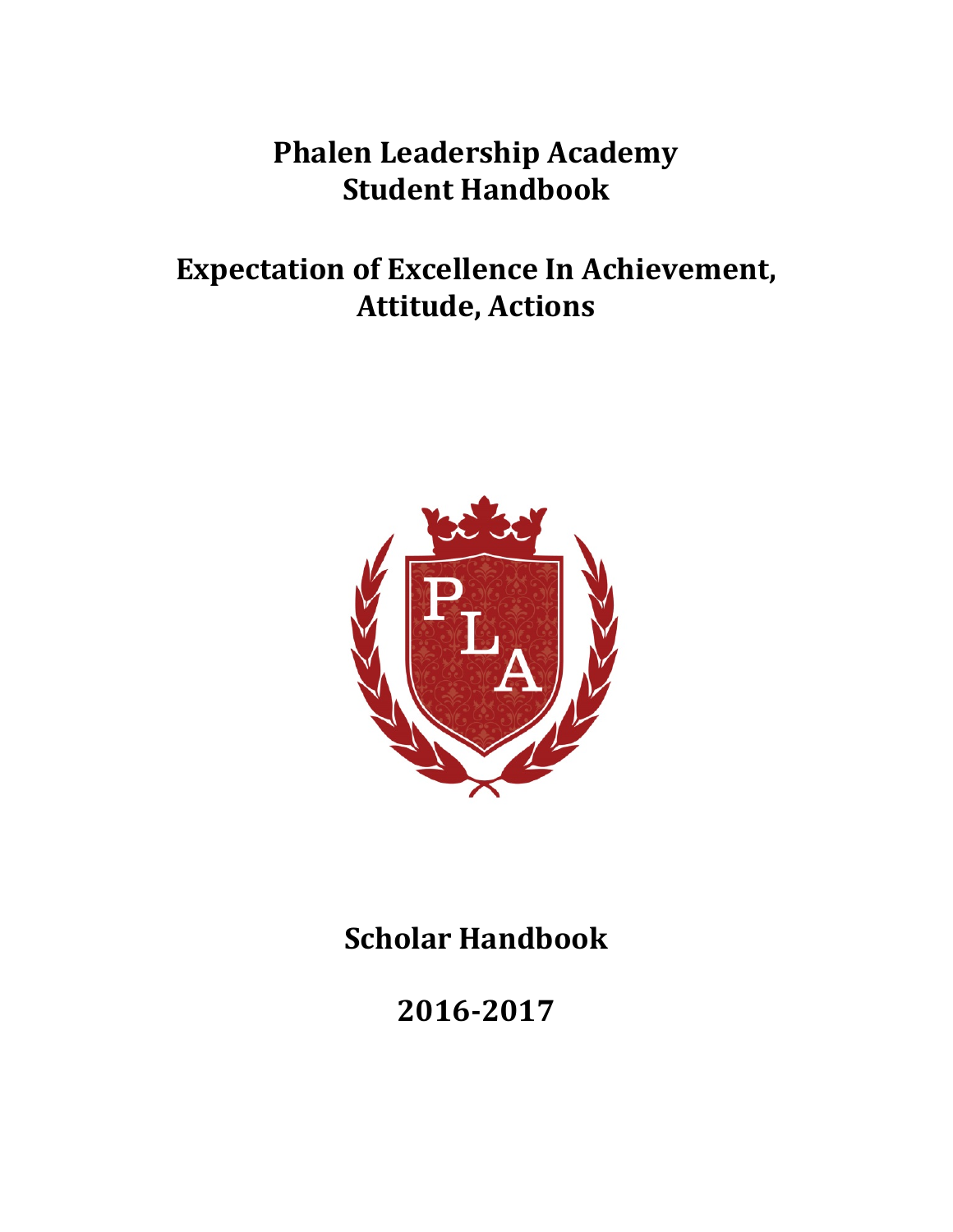#### **Welcome**

On behalf of the administration, teachers, and staff of Phalen Leadership Academy ("PLA Network"), we welcome you to our network of schools. At the PLA Network, we believe that education is a partnership that thrives only with the support of every staff member, the involvement of every parent, and the commitment of every scholar.

We also understand that communication is of utmost importance in establishing a successful home-school partnership. In an effort to inform and educate our school community, we have created this handbook to inform you on important policies and practices of the PLA Network. Please take time to review and familiarize yourself with the information contained within the handbook, as it will serve as a valuable reference in seeking answers to commonly asked questions. Should you have a question or concern that is not addressed in this handbook, please contact the school Principal.

As the school year progresses, additional or updated information about school policies and procedures will be provided through e-newsletters and posted on the school website. Each family will be provided with a hard copy version of this handbook upon enrollment and an updated version each fall semester. Additional copies may be downloaded and printed from the Phalen Leadership Academies website. We look forward to a very rewarding and engaging school year.

# **A. Mission Of The PLA Network**

The mission of the PLA Network is to ensure that each of our scholars meet high academic and social standards, and thrive as leaders at home, in their communities, and in the world.

# **Guiding Principles Of The PLA Network**

- PLA has adopted a scholar-focused, learning-oriented environment.
- PLA will focus on the academic education of scholars within a safe environment.
- Our learning environment will be relevant and engaging. PLA will focus on assisting students in developing the following skills: cooperation, teamwork, research, problem solving, ability to work independently, and communication using technology effectively.
- PLA is committed to accountability and having meaningful metrics of success that demonstrate continuous improvement.
- PLA will provide Scholars with differentiated, personalized, rigorous opportunities for learning with an emphasis on developing 21st Century Skills.
- PLA will empower Scholars to shape and manage their future by encouraging prudent and intellectual risk-taking.
- PLA will work to develop processes to become knowledgeable of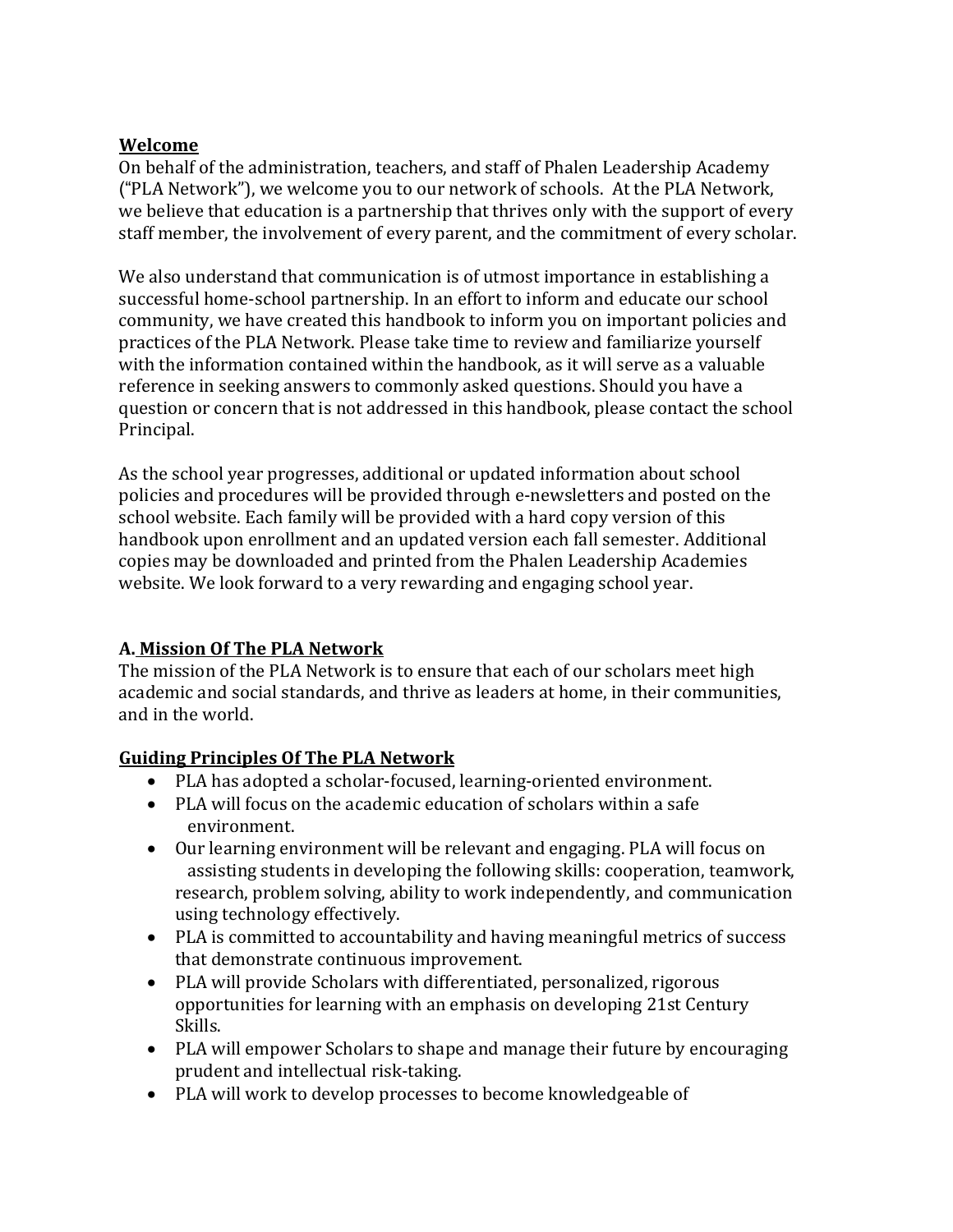stakeholders' needs and expectations.

- PLA will support parents and the community in their roles in the character education, moral education, and social education of Scholars.
- PLA will provide a variety of experiences to aid in the development of a total person, including physical, recreational, civic, and social activities.

# **B. General Information**

# **Enrollment**

All scholars are eligible to enroll in a PLA Network school, as long as there are seats available per our charter with the Indiana Charter School Board ("ICSB"), or they reside in the attendance area of our innovation school. We welcome scholars who will be entering grades K-6. All interested scholars must submit an application form. An adult who is a non-custodial parent or does not have a legal guardianship and wishes to enroll a scholar in a PLA Network school must contact the School Enrollment Coordinator or designee for assistance to complete the enrollment process.

Parents must provide the following documents to the school during the enrollment process:

- Birth certificate,
- Court documents specifying parental rights, responsibilities or custody (if appropriate),
- Proof of Indiana residency, and
- Proof of immunizations.

# **Note: The McKinney-Vento Act**

The McKinney-Vento Act protects scholars from discrimination based on their lack of a permanent residence**.** Homeless Scholars are eligible to receive a variety of services including: transportation services, free meals under the school nutrition programs, limited English proficiency class, gifted and talented programs, and special education services based on a scholar's eligibility. **Homeless Scholars will not be denied enrollment based on lack of proof of residency. Please consult the McKinney-Vento Act Liaison if you need assistance.**

# **The McKinney-Vento Act Liaisons for the PLA Network are the Principals.**

# **EEO Statement**

PLA Network does not discriminate on the basis of age, race, color, religion, sex, sexual orientation, disability or national origin in any employment and/or educational opportunity. No person shall be excluded from participation in, denied the benefits of, or otherwise subjected to unlawful discrimination in any program or activity for which thePLA Network Board is responsible or for which it receives financial assistance from theU.S. Department of Education. PLA Network values diversity and the benefits of different perspectives and backgrounds.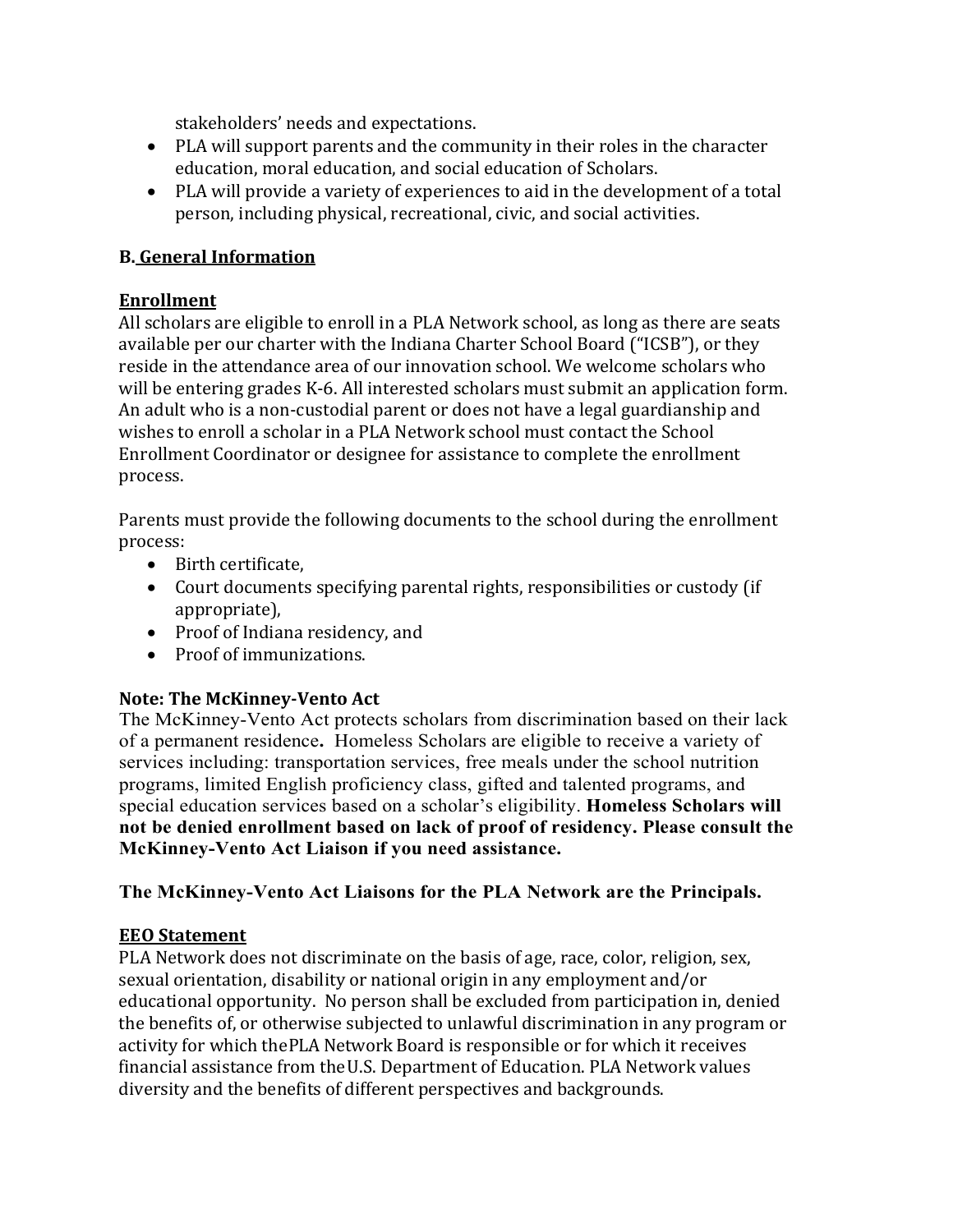Complaints of Discrimination should be directed to humanresources@phalenacademies.org.

# **Scholar Attendance**

It is imperative that Scholars be in attendance each school day. Learning is a result of active participation in classroom and other school activities that cannot be replaced by individual study. Scholar attendance hours are 8:00 a.m. to 4:00 p.m. Scholars arriving after 8:00 a.m., leaving early, or being signed out for a portion of the instructional day that is less than 1⁄2 day, will be marked as tardy. Scholar truancy may trigger a Project Attend referral in as few as 2 instances. Check the school website or contact the Principal to get the school's protocol for reporting absences and checking in late.

PLA strives for a 95% attendance rate. To meet this expectation, no scholar should exceed 9 absences per year. Unless previously notified of extenuating circumstances necessitating the frequent absences, the school may contact the parent once a scholar reaches the midway point of 5 absences. This communication will be by phone or letter. If your child has a chronic illness, we encourage you to contact the school nurse to avoid any attendance issues.

• **Missed School Work Due To Absence**

Following a return from absence, Scholars will have time equal to the length of their absence to complete their missed work. Please do not request homework in anticipation of a planned absence. If the request for homework is due to an illness, the request must be submitted by 10:00 a.m. Parents should call the Principal's office to request homework and to pick up books and materials at the end of the day.

# **Intent to Return/Continuing Scholars**

Each spring, parents/guardians of current scholars must complete 'intent to return' paperwork and/or procedures to register their scholar for following school year. It is believed that families who do not submit intent to return materials will be considered to have withdrawn from the Phalen Leadership Academies.

# **Withdrawing From School**

Parents must contact the Front Office Administrator, if they choose to withdraw their child from school. If a student is withdrawing to homeschool, form 1005 must be completed at the school. For Information or questions regarding the Home School Enrollment Process, please contact the Indiana Department of Education's Home School Liaison at 317-232-9111.

# **Classroom Assignments**

The principal assigns scholars to his or her classroom and program. Any questions or concerns about the assignment should be discussed with the principal. Changes to an assignment of a scholar with an Individual Education Program (IEP/Special Education) can only occur through a case conference committee.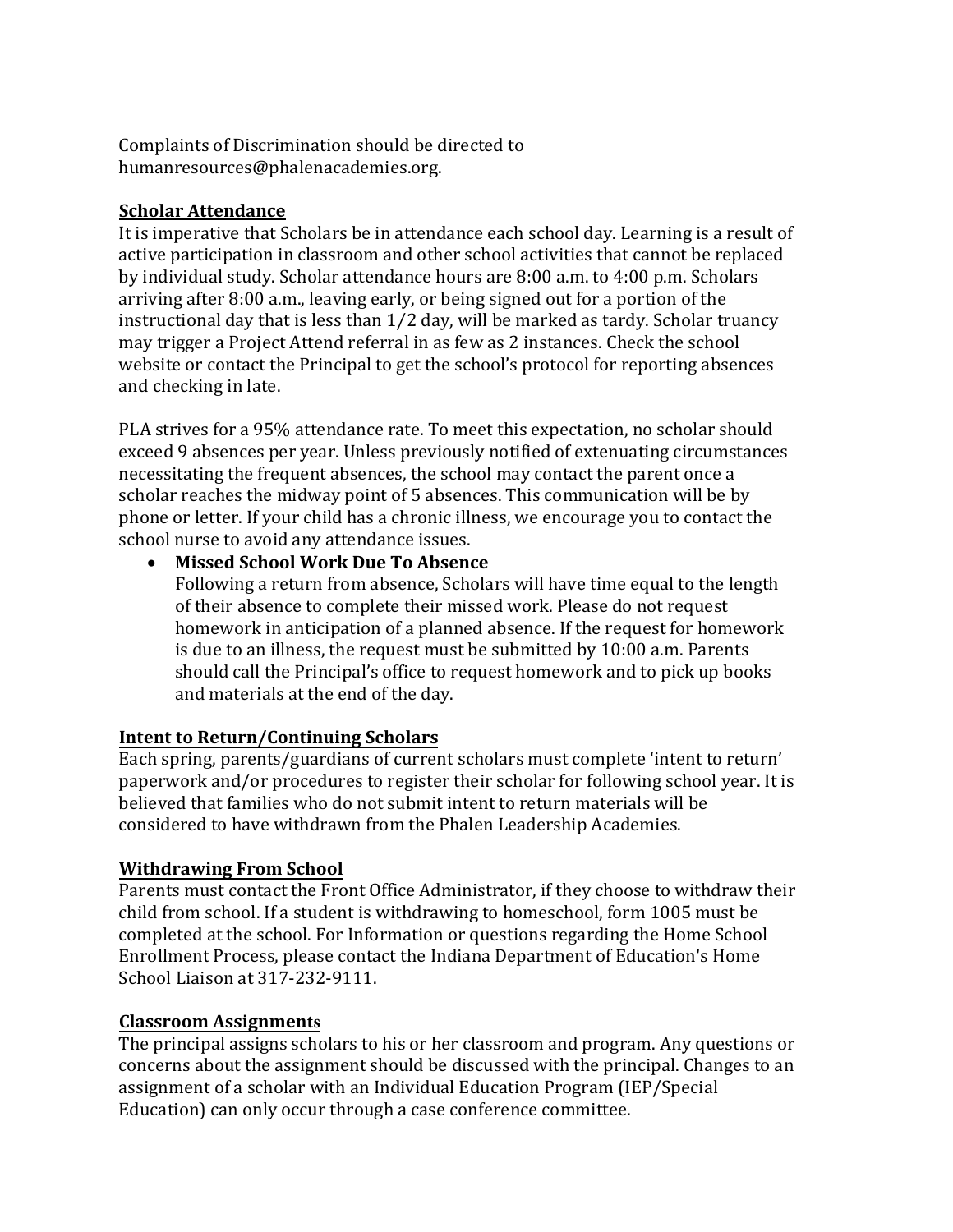#### **Dress Code See policy in Appendix.**

# **Early Dismissal**

No scholar will be allowed to leave school prior to dismissal time without parental permission. No scholar will be released to a person other than a custodial parent without a permission note signed by the custodial parent(s) or other legal authorization. The person picking up the scholar should have photo identification and present it to the school.

# **Eligibility For Extracurricular Activities**

Most activities conducted at PLA Network schools are in large part curricular. These activities are connected to the curriculum either academically or in the development of social or physical skills. Thus, it important to the scholar's total development that he/she participates in these offered activities. If in the rare instance a scholar presents a discipline problem or disrupts an activity to the detriment of other scholars, the principal with input from the teacher and parent, will decide whether to deny that scholar the opportunity to participate in certain school activities.

# **Recess**

The Scholar's school day may include a recess time. Typically, scholars go outdoors for recess period. Inclement weather, excessively cold wind chill, or unsuitable playground conditions may result in an indoor recess period. The Principal will determine whether recess will be inside or outside on a daily basis, keeping the health and safety of scholars in mind. PLA recognizes that a scholar may occasionally be well enough to attend school, but because of a recent illness or health condition is unable to go outside to play. A note from a parent will excuse a scholar from outside recess activities on a daily basis. Missing outside recess for more than five days at one time requires a doctor's excuse. It is the responsibility of the Principal to decide where an excused scholar will be assigned during the time the scholar's class is outdoors.

# **Physical Education**

Physical Education classes have special dress requirements. Scholar dress for PE class must allow safe performance of all physical education activities. Every scholar must wear flat-soled athletic shoes that are not slip-ons. A doctor's statement will be required for three consecutive absences from physical education class in one grading period. A note from a parent will excuse a single week's absence from participation in physical education class.

# **Scholar Fundraising**

The Principal will approve all fundraising activities for the school. Scholars are not permitted to sell items for personal gain or for organizations that are not affiliated with the school on school property.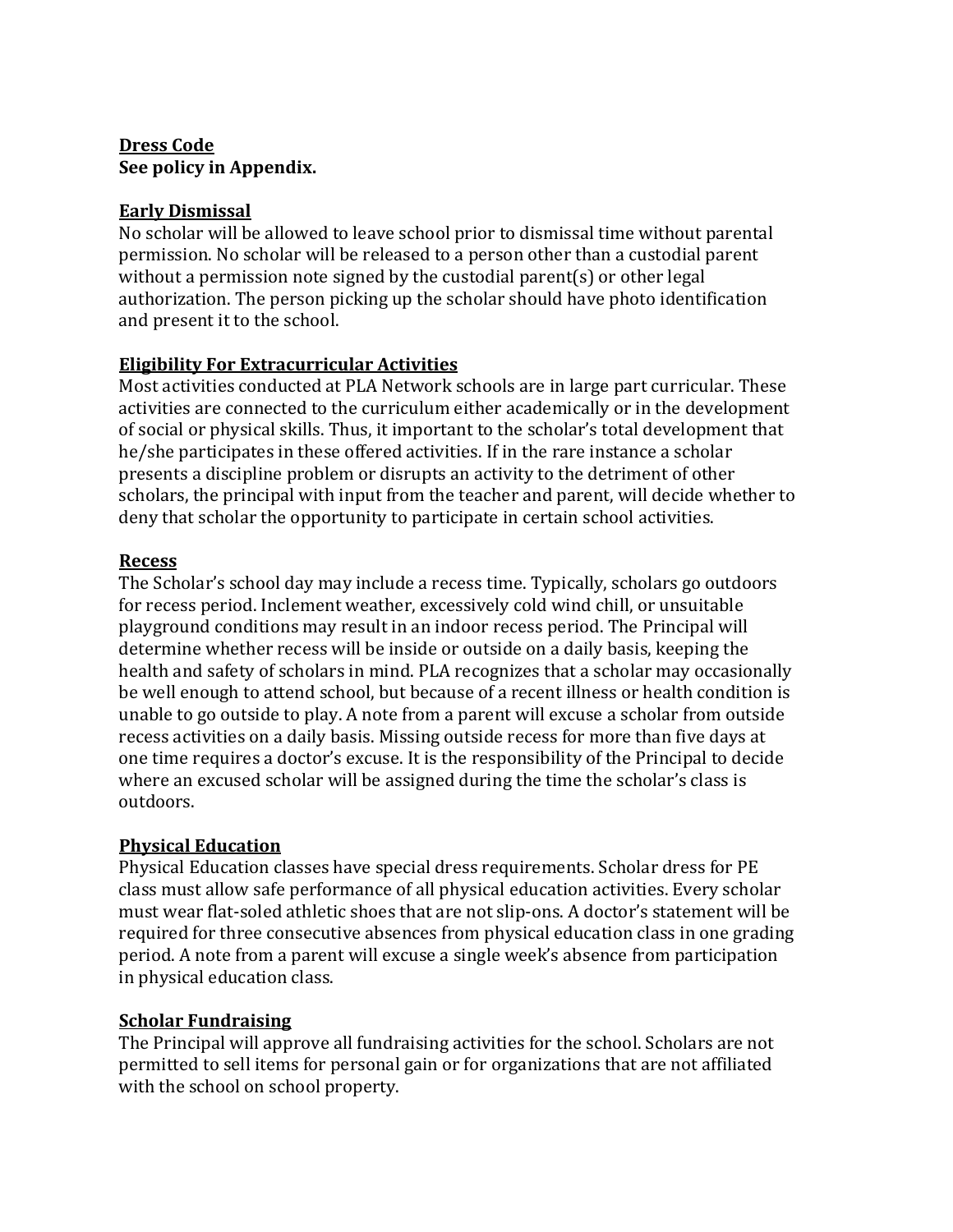#### **Emergency Closings and Delays**

In the event of severe or inclement weather or mechanical breakdown, PLA may be closed or start at a later time. Information regarding school closing, delayed starting time, or early dismissal will be provided via our School Messenger system (phone and text alerts). Additionally, the PLA website will list delays and closings (www.phalenacademies.org). If weather closes the school, then all extracurricular activities including athletic practices and games will be canceled.

#### **Address Change**

All scholars must contact PLA if he or she changes his or her address. Parents and/or scholars must obtain change of address information from the principal's office or they can obtain the documents online at www.phalenacademies.org.

#### **Board Meetings**

A Board of Directors governs PLA charter schools. These board meetings are subject to Indiana's Open Door Law. Information regarding Board meetings will be posted on the school website and in specified locations throughout the school, within 48 hours of the meeting. The Board of Directors approves and authorizes all items in the school handbook.

# **The Pledge Of Allegiance**

Each day, scholars will be provided with an opportunity to recite the Pledge of Allegiance. A scholar is exempt from participation in the Pledge of Allegiance and may not be required to participate in the Pledge if the scholar chooses not to participate or if the scholar's parent chooses to have the scholar not participate. PLA will also provide a daily moment of silence in each classroom.

#### **Visiting Our School**

We welcome our parents and community to visit our school and take part in the education of your scholar. However, we do ask that you help us in carrying out our two main objectives: making sure our school is safe for all scholars and making sure all scholars are able to learn by not disrupting instructional time. All visitors are to report directly to our main office when visiting our school and should follow our PLA school expectations such as no smoking on school grounds, no profanity, no threats or intimidating behavior, no destruction to property, and no unlawful behavior. PLA Expectations are posted inside our main entrance. In order to set up a meeting with the building leaders, teachers, or other staff, please call the office to set up an appointment, unless you have an emergency. This will ensure that we will be available when you arrive. We do not practice the release of teachers during instructional time because it is not in the best interest of all scholars. Thank you for your interest in Phalen Leadership Academies.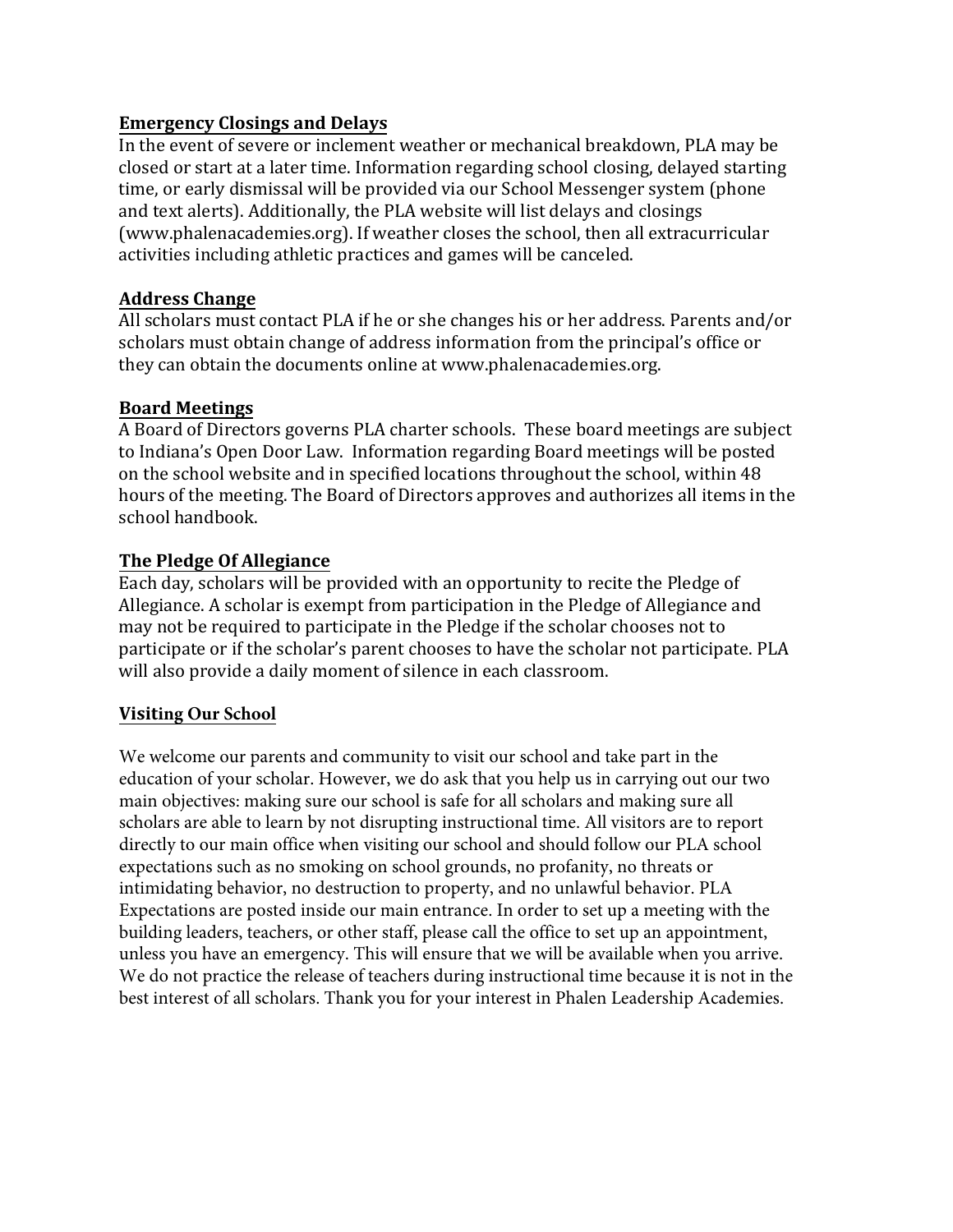All visitors are expected to check in at the office to obtain a visitor's tag. Please do not be offended if you are stopped if you do not have a visible visitor's tag displayed, as our Scholars' safety and security are of the utmost concern for all of us. Please consult the PLA Network Visitor's Policy regarding the steps for scheduling and/or obtaining permission to visit the school and classrooms. **The policy is located in the Appendix of this handbook.** 

#### **Loitering**

PLA staff will supervise scholars throughout the day. Scholars may not loiter on school campus. Scholars must leave school grounds within 15-20 minutes of dismissal, unless staying on campus for an approved and supervised event or purpose. Scholars staying after school for an extracurricular activity must be under the sponsor's supervision at all times.

#### **Confidentiality**

The Family Educational Rights and Privacy Act (FERPA) prohibits the PLA Network from disclosing personally identifiable information ("PII") from scholars' education records without the consent of a parent or eligible scholar. An eligible scholar is a scholar who has reached the age of eighteen (18).

Parents or eligible scholars have the right to inspect and review the scholar's records and request that PLA correct records which they believe to be inaccurate. PLA must obtain written permission from the parent or eligible scholar in order to release any information from the scholar's record. PLA may disclose records without consent under the following conditions.

- School officials with legitimate educational interest;
- Other schools to which a student is transferring;
- Specified officials for audit or evaluation purposes;
- Appropriate parties in connection with financial aid to a student;
- Organizations conducting certain studies for or on behalf of the school;
- Accrediting organizations;
- To comply with a judicial order or lawfully issued subpoena;
- Appropriate officials in cases of health and safety emergencies; and
- State and local authorities, within a juvenile justice system, pursuant to specific State law.

PLA may also disclose, without consent, information designated as "directory information", which includes a student's name, address, telephone number, date and place of birth, honors, awards, dates of attendance, scholar photos, and scholar work displayed at the discretion of the teacher. **Please read and sign the Notification of Rights under FERPA found in the Appendix and return to the Principal.**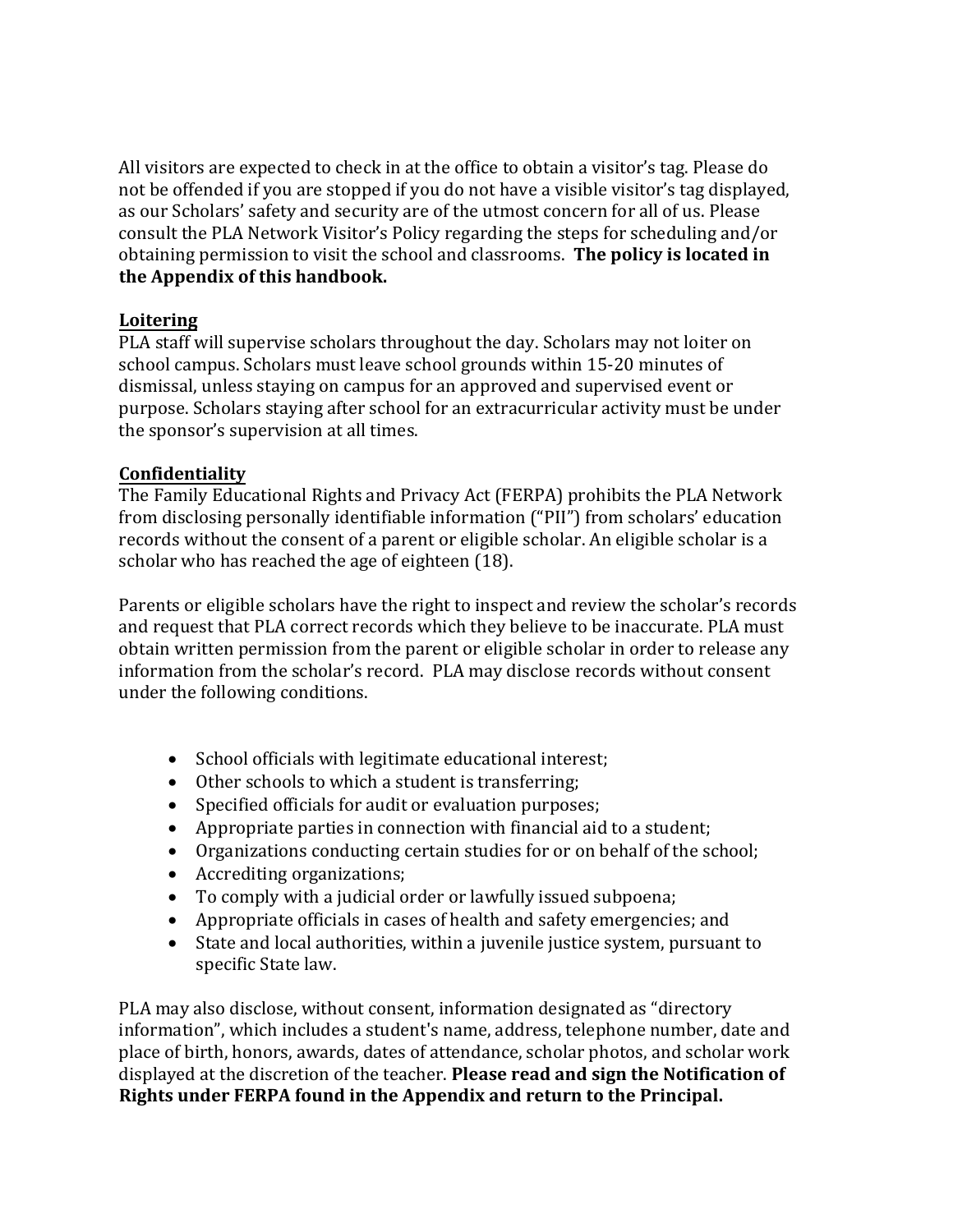#### **School Fee Waivers**

The parent of a scholar or an emancipated minor who is enrolled at PLA, and who meets the financial eligibility standard established by IC 20-33-5-2 may not be required to pay the fees for curricular materials, supplies, or other required class fees. If PLA pays the fees, it may seek reimbursement from the Department of Education. If the reimbursement amount is less than the fee assessed for the curricular material, PLA may request that the parent or emancipated minor pay the balance of the amount.

#### **Cafeteria/Food Service**

Every full day of school, breakfast and lunch will be available for scholars to purchase in the cafeteria. Scholars will be allowed to enter the cafeteria at 7:45 a.m. for breakfast. All students will have an account number issued to him/her and will use that number in the cafeteria line. For scholars with paid or reduced lunches, the scholar prepays on his/her account and will be charged accordingly. Scholars who qualify for free lunch will use his/her account number to assist in record keeping for the Federal School Nutrition Program. Scholars with special dietary needs must provide a medical statement to substantiate the need for a food substitution. The medical statement must include an identification of the medical or other special dietary condition that restricts the scholar's diet, the food or foods to be omitted from the scholar's diet; and the food or choice of foods to be substituted. Medical statements for diet restrictions must be renewed every year to reflect the current dietary needs of the scholar. PLA bars scholars from bringing fast food for school lunch or events.

# **Fire, Tornado, and Safety Drills**

Phalen Leadership Academies complies with all fire safety laws and will conduct fire drills in accordance with state law. Specific instructions on how to proceed will be provided to scholars by their teachers who will be responsible for safe, prompt, and orderly evacuation of the building. Tornado drills will be conducted during the tornado season using the procedures prescribed by the state. The alarm system for tornadoes is different from the alarm system for fires, and scholars will be informed of the difference. Safety drills will be conducted once per school year. Teachers will provide specific instruction on the appropriate procedure to follow in situations where scholars must be secured in the building rather than evacuated. These situations can include a terrorist threat, a person in possession of a deadly weapon on school property, or other acts of violence.

# **Parent Teacher Organization (PTO)**

PTO events are a major part of the "life" of our schools. They provide a variety of special opportunities for our scholars and your participation is extremely important. Volunteers are needed in different capacities throughout the year, many of which occur outside the school day. Please refer to PLA Network's website or main office for information regarding the PTO, meetings times, and related activities.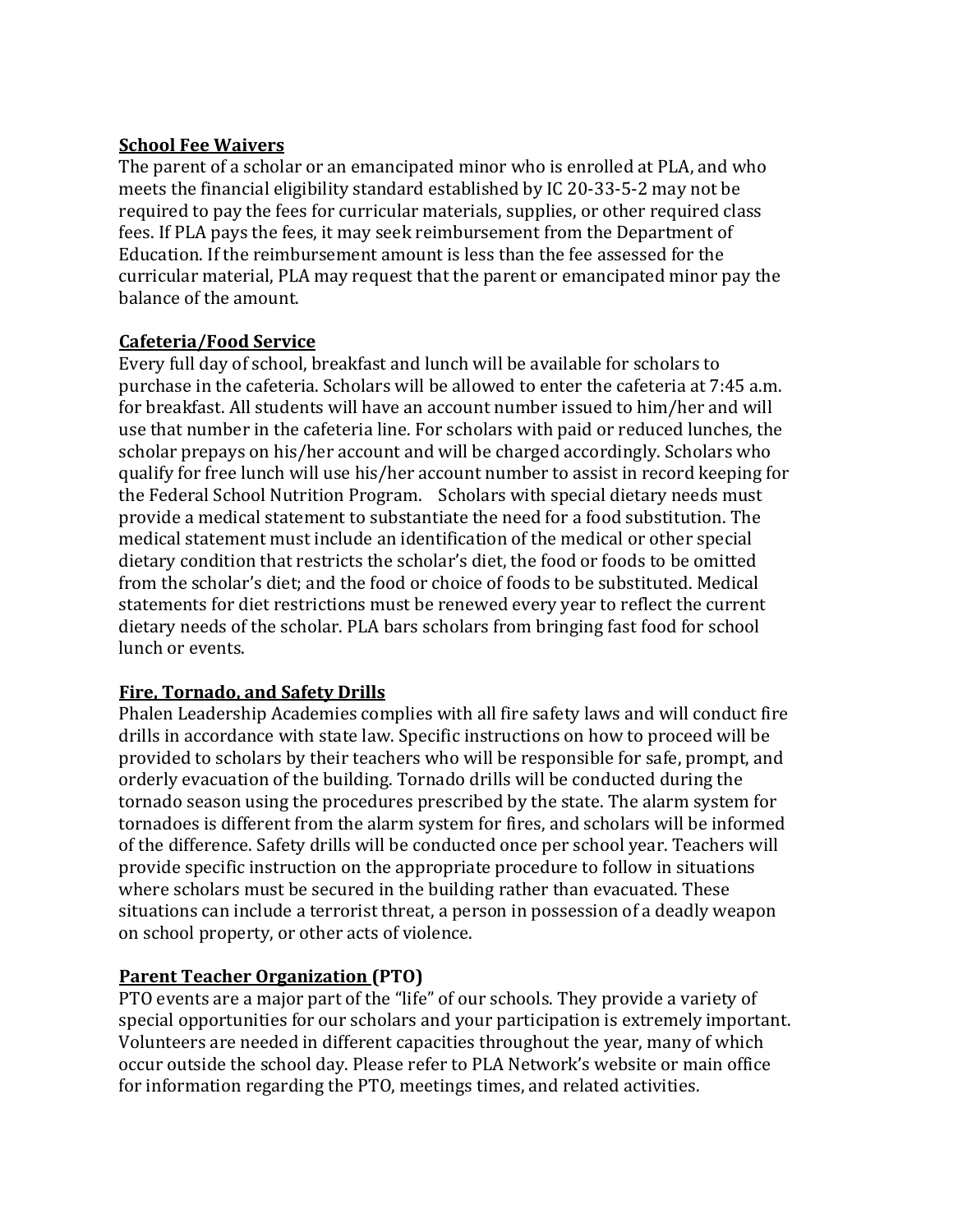#### **Scholar Council**

The Scholar Council provides service to the school, increases school spirit, and promotes better relationships and understanding between administration, faculty, and scholars. The Scholar Council also introduces new ideas for policies and activities with the school and discusses problems arising within the school community. Scholar council members represent their classes by bringing ideas, suggestion, comments, and questions to the Council and taking information, ideas, and plans back to their classmates. The Scholar Council represents the scholar body as a whole by presenting ideas, suggestions, and comments to the school faculty and administration.

# **Social Health Program/Body and Personal Safety Program**

A Social Health Program is offered for 4th and 5th grade scholars. Scholars are shown appropriate films for their group followed by a question and answer period. Parent/Guardian previews of all films are held before the films are shown to scholars. Any parent/guardian who does not wish his/her scholar to participate in this program may contact the Principal's office to make alternate arrangements. PLA also provides the Body and Personal Safety program. It is a comprehensive Kindergarten through 5th grade program that will help our scholars to develop the ability to judge between appropriate and inappropriate touch, learn assertive selfprotection skills and know whom they can ask for help.

#### **Child Abuse/Neglect**

PLA Network school personnel are mandated reporters of suspected abuse and/or neglect. Mandated reporters are required to report suspected child abuse or neglect immediately when they have reasonable cause to believe that a child who is 17 years of age or younger and known to them in a professional or official capacity has been harmed or is in danger of being harmed (physically, sexually, or through neglect) and that a caregiver either committed the harm or should have taken steps to prevent the child from harm.

#### **Animals**

Live animals are permitted on school property only with advance permission of the classroom teacher and Principal. For reasons of safety, animals must be caged and may not be transported on a school bus. For health reasons of individual scholars and teachers, some classrooms may not be able to have animal visitors.

# **Birthday Recognition**

In order to provide optimum learning time, classroom birthday snacks/parties are not permitted at school. Additionally, in order to protect the feelings of all classmates, Scholars are not permitted to pass out any invitations at school even if inviting the entire class. Additionally, PLA is not permitted to release scholar addresses or phone numbers.

# **Classroom Parties**

Each elementary classroom is allowed two parties each year. Teachers may work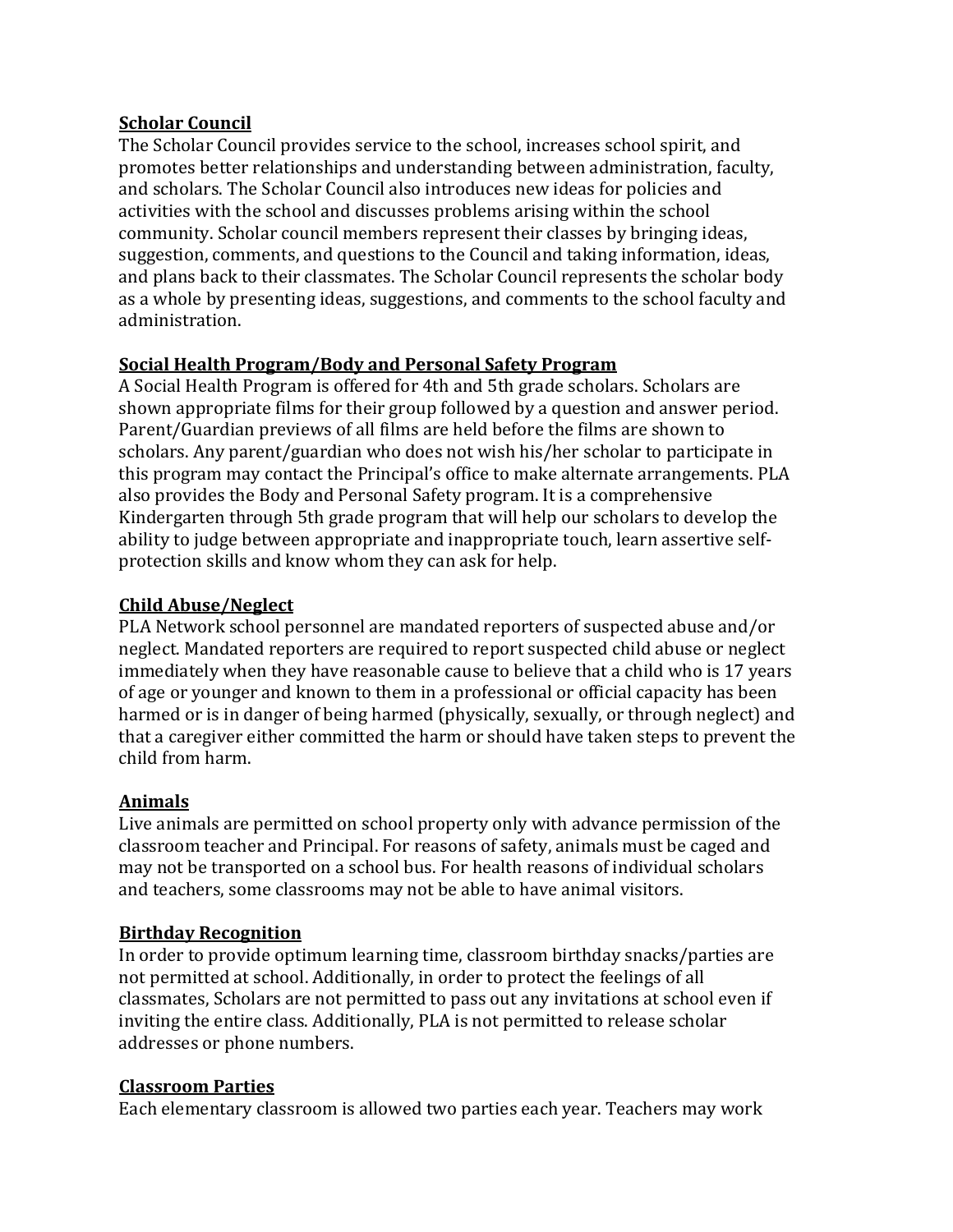with parent support groups to plan fall, winter or spring parties. The Principal must approve all other parties. Older and younger siblings may not attend parties. All food items brought in to school must meet the minimal nutritional value policy as established by the federal guidelines. All food items distributed to scholars must have manufacturers' labels that list nutritional value. No home baked or homemade food products may be distributed to scholars.

#### **Flowers and Balloons**

Please do not have flowers or balloons delivered to school for birthdays or special holidays.

#### **Lost and Found**

Scholars who find lost articles should turn them in to the Principal's office. Scholars who have lost items should check with the Principal's office to see if their missing items are in the Principal's office.

# **Library/Media Center**

The library has books and magazines for study and recreational reading. It is open for use during the entire school day. Scholars must return books and other items checked out from the media center on time. If a scholar loses a book, he/she must pay for it. If a book is damaged while checked out to a scholar, he/she must pay for its repair or replacement.

#### **Cellular Phones and Devices**

Scholars are permitted to have cell phones in school, but they must always be muted and out of sight. During school hours, cell phones can be used to make or receive calls only when requested by the teacher for educational purposes or in school declared emergencies. Any other use of a cell phone during school hours shall result in disciplinary action. At no time can these phones, or particularly camera phones be used to invade the privacy of another scholar. It should be noted that the school is not responsible for lost, stolen, or damage to cell phones.

# **C. Transportation**

PLA Network has a variety of transportation options. Not all options are available at each school. Check with your school administrator regarding which options are available at your school.

# **Parental Transportation or Walking To School**

Scholars who are dropped off or are walking to school should arrive between 7:45- 8:00 a.m. Scholars are expected to respect the property of others when walking to and from school keeping in mind that school rules apply.

# **Bicycles/Scooters/Roller Blades/Skateboards/Heelys**

Helmets have been shown to reduce head injuries. Therefore, as a part of its overall safety program, PLA requires scholars who ride bikes or scooters to wear a helmet. Scholars who do not have on a helmet while riding bikes or scooters on school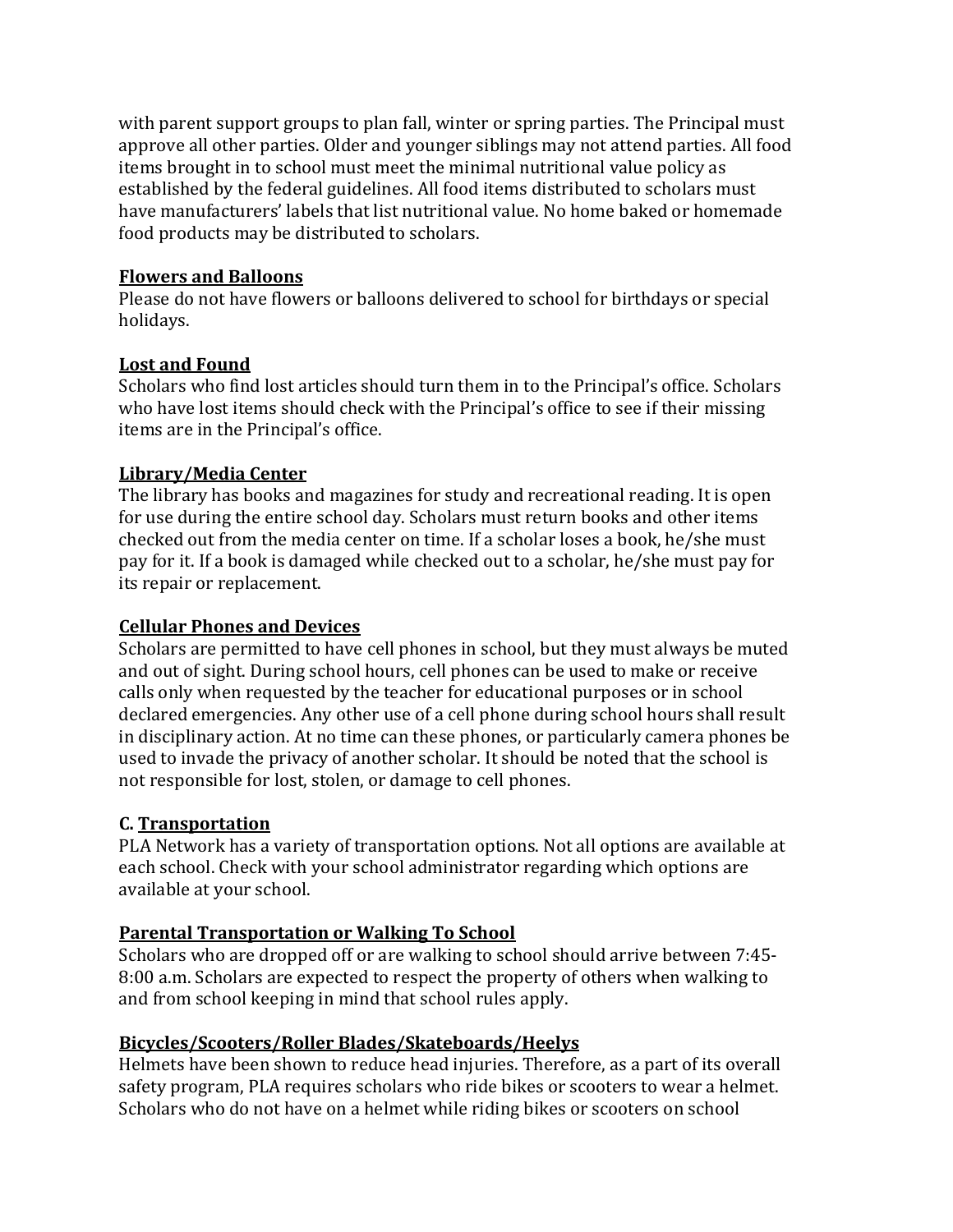property may have their bike or scooter privileges suspended for a period of time to be determined by the principal. Bicycles/scooters shall be parked in the bike rack and locked. Skateboards may not be brought on school property. Heelys or other wheeled shoes are not permitted on school property.

# **School Bus Conduct and Safety Expectations**

The Indianapolis Public School Corporation (IPS) provides bus transportation for some affiliated network schools. Riders must reside within the school attendance boundary to ride IPS buses. All riders must comply with IPS policies and procedures for riding the school bus. Any violation of IPS transportation policies or misconduct that jeopardizes the safe operation of the school bus or the safety of the scholars riding the bus may result in the scholar being denied the privilege of riding the school bus. When this happens, school attendance is still required and parents must make other arrangements for their children to get to school.

# **Field Trips**

PLA may use bus transportation for field trips and during such trips scholars must comply with the following bus safety and conduct rules:

- Go immediately to assigned seat and remain in the seat for the entire bus trip.
- Remain seated and facing forward while the bus is in motion.
- Talk in a quiet reasonable tone of voice. Loud, boisterous, profane language or indecent conduct will not be tolerated.
- Scholars will not be allowed to tease, scuffle, trip, hold, hit or use their hands, feet or body in any objectionable manner.
- Throwing items on the bus will not be tolerated.
- Food, drink, candy and gum are prohibited on the bus.
- Phones and electronic games are prohibited.
- Windows are not to be lowered below the designated mark and only with the driver's approval. Keep head, hands, and feet inside the bus at all times.
- Keep aisle of bus clear of all items, feet, legs, book bags, instruments etc.
- Scholars shall be respectful of the bus driver and follow all directions given by the driver.
- Treat all school property with respect.
- Observe the same conduct rules as expected in the classroom.
- Scholars must be completely quiet when bus stops at all railroad crossings.
- Girls sit with girls and boys sit with boys.
- Skateboards, scooters, etc. are prohibited on buses.

# **D. Health Services**

# **School Clinic**

A credentialed nurse staffs the school clinic. The nurse treats all injured or ill scholars according to industry health services protocols and guidelines. If a scholar should become ill during the day, he/she should notify the teacher. He/she will be given a pass to go to the clinic. Scholars must go to the clinic to be evaluated by the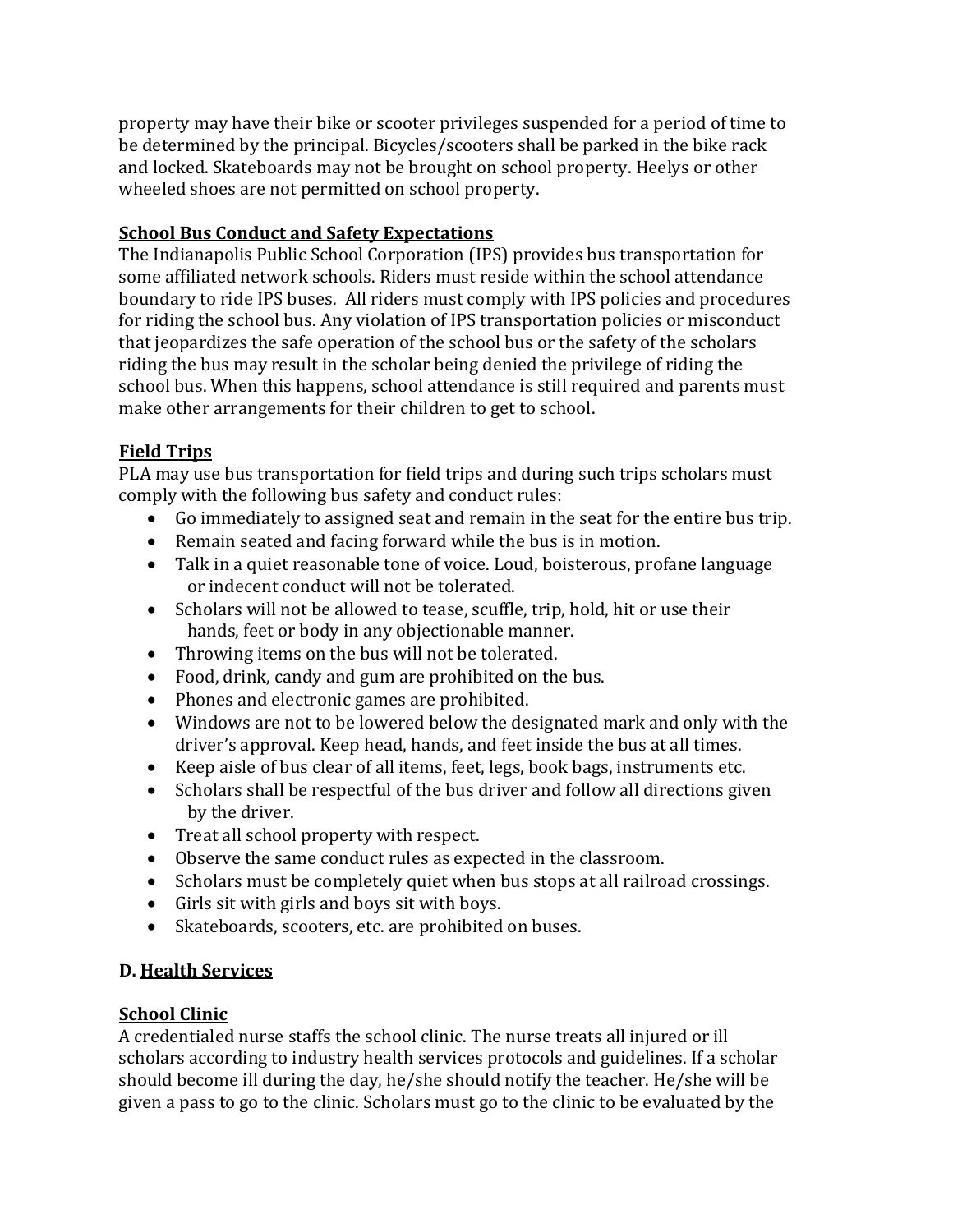nurse. The nurse will determine whether the scholar may return to class after a brief rest period or should be sent home with his or her parents. The nurse may bar the scholar from school if the scholar has a communicable disease that is transmissible through normal contact and poses a substantial threat to the health and safety of the school community.

The general guidelines for sending ill scholars home are: temperature above 100 degrees, vomiting, diarrhea, and/or serious injury or extreme pain. A scholar must be fever-free without the use of fever-reducing medication for 24 hours in order to return to school. A scholar must also be free of vomiting and diarrhea for 24 hours in order to return to school. Parents will be contacted whenever the scholar's injury or illness is such that continued attendance at school is not possible. The school nurse must release all scholars who leave school, during school hours, due to illness.

Scholars may not contact parents and ask to be picked up without the nurse's permission. If the scholar does contact his or her parent and asks to be picked up without the nurse approval, the absence will be unexcused. If a parent cannot be reached, the school nurse or office personnel will call the persons listed as emergency contacts and request that they pick up the child. No scholar will be released from school without proper parental permission.

Parents are encouraged to keep the school informed of the status of the scholar's health by communicating with the school nurse. It is crucial that any scholar allergies to medications and various foods are communicated by the parent to the school nurse. Food allergies require a doctors' statement for special dietary needs through the cafeteria service.

#### **Immunization Requirements**

All scholars are required to have the statutorily mandated immunizations or to have an authorized waiver. If a scholar does not have the necessary shots or waivers, the Principal may remove the scholar or require compliance by a set deadline. Any questions about immunizations or waivers should be directed to the school's nurse. Each scholar shall provide proof of their immunizations that complies with the rules set forth by the Indiana State Board of Health pertaining to adequate dosage and age. A full listing of immunizations can be found at:

http://www.state.in.us/isdh/files/2015 - 2016 School Reqs Chart WR 9029.pdf

# **Injury and Illness**

All injuries must be reported to a teacher or the Principal. If a minor injury, the scholar will be treated by the school nurse and returned to class. If additional medical attention is required, the school nurse will follow the school's emergency procedures, and contact the scholar's parents. An accident report will be completed for significant head injuries and other serious injuries that occur in the school building, on the school grounds, at practice sessions, or any other events sponsored by the school.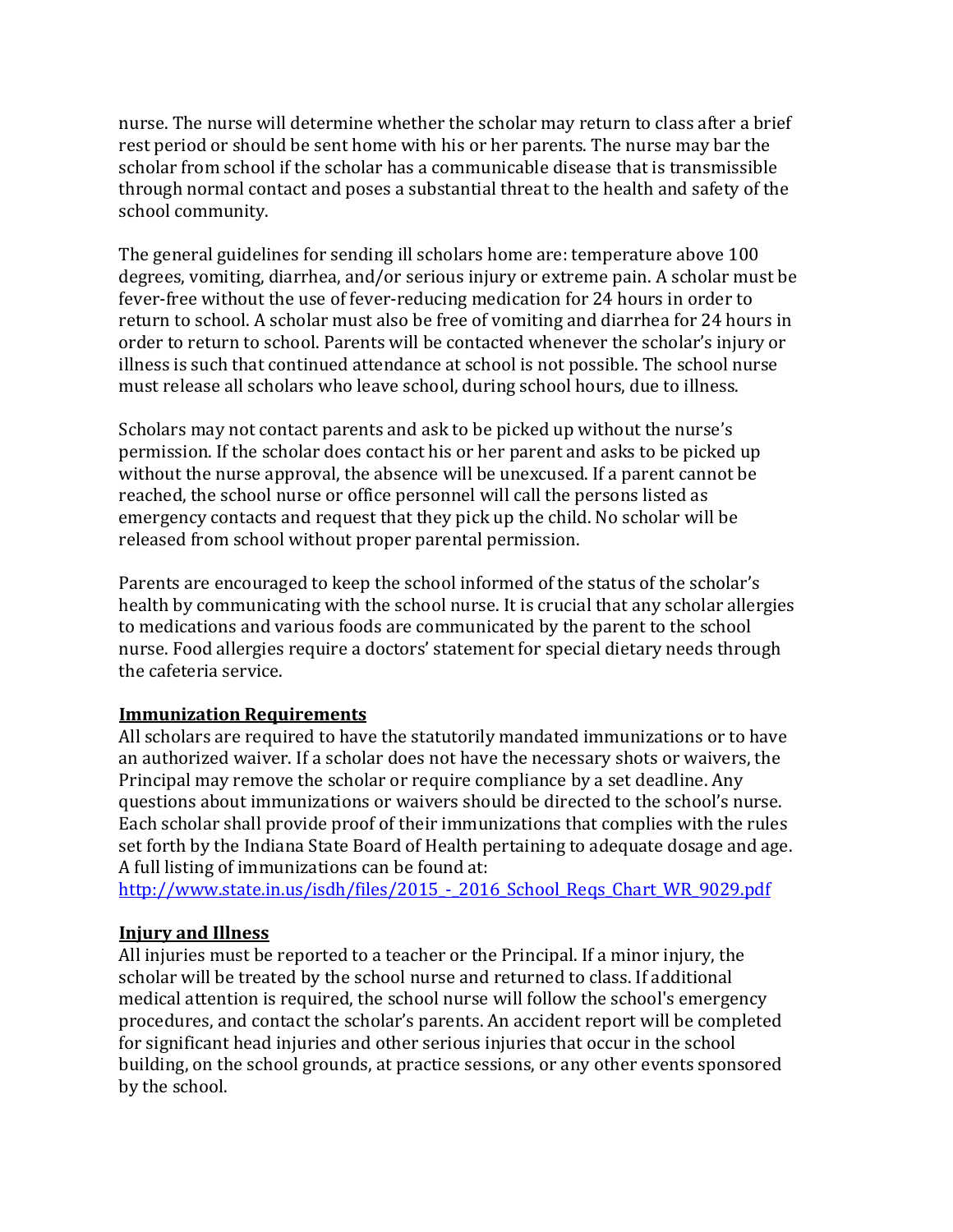These incidents must be reported immediately to the person in charge followed by communication to the principal's office and school nurse for 24-hour follow-up of the injury. Parents will be notified of these injuries. A copy of the report will be kept in the school clinic file. Any scholar returning to school with crutches must obtain written permission from a physician stating that the scholar is allowed to use crutches in school. The note should indicate how long the scholar will need the crutches and whether he or she should be excused from Physical Education class.

The parents should contact the school office if the child will be attending field trips or rides the bus regularly for temporary disability needs. The scholar should present the note to the school nurse upon arrival at school. The school nurse will issue a pass to leave class early and for scholar assistance including permission to use the elevator. The pass will remain in effect for the duration of the use of the crutches and/or medical treatment. Specific guidelines for use of equipment on school campus will be discussed upon the scholar's return. Wheelchairs are available in the clinic and are only to be used to transport scholars or staff members who are ill or injured. In the event your child needs crutches or a wheelchair to attend school, the parent must make arrangements with your health care provider.

#### **Prescription Medication Policy**

If a scholar needs prescribed medication during the school hours, a parent may come to school and give the medicine. Scholars are not allowed to leave the building to go home to take medication and then return to school. As a general rule, school personnel may not give medication of any kind to scholars. However, the nurse may be able to administer some medicine with the proper forms. For additional information and forms please see the school nurse.

All medicine must be in its original container. There will be no exceptions to this policy. Scholars may not have medication in their pockets, lunch boxes, lockers, etc. All medication brought to school must be turned in to the school nurse. This policy includes all field trips and extracurricular activities. Scholars may not possess or use prescription medications at school independently from the school nurse. Noncompliance may result in disciplinary action and possible expulsion from school. Scholars with an acute or chronic disease or medical condition are exempt from this prohibition. These scholars are allowed to possess and self-administer medication on an emergency basis. Parents of children, who self-administer medication, must submit their written authority is a submit their written authority in the submit their written authority

statement must include a statement from the scholar's physician indicating his or her approval for the scholar to self-administer the medication.

# **Over-The-Counter Medicine (OTC)**

A parent/guardian must sign an OTC medication card to permit school personnel to administer OTC medication at school. The medication has to be provided by the parent/guardian and will be given according to the directions on the bottle and the dosage needs that are appropriate for the age and size of the scholar. OTC medication must be in the original container and only one medication per bottle. OTC medication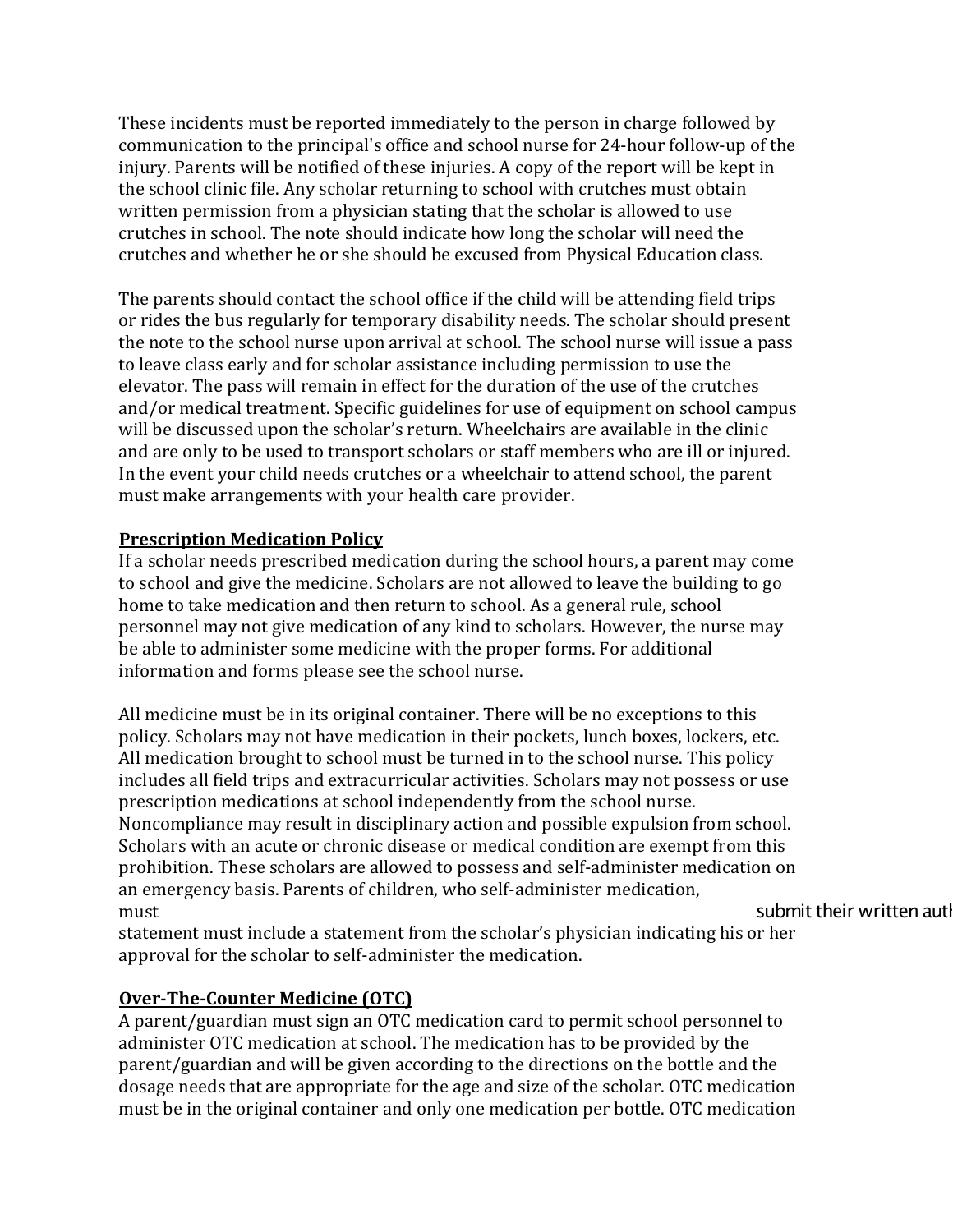must be kept in the school clinic. An OTC permission card must be renewed at the start of every school year. For OTC medications such as cough drops, cold medicine, Tylenol or Ibuprofen, a parent should list the medication on the OTC card to indicate a scholar may take this medication at school or send a note with the medication for the nurse to attach to the OTC card if it has already been submitted. Herbal and Homeopathic medications will not be administered at school.

#### **Transporting Medications**

Scholars may bring medications to school on the bus as long as the scholar turns the medication over to the school nurse upon their arrival to school. Scholars will not be permitted to transport medications home during the school year or at the end of the school year unless a Medication Transport Release form has been signed by the parent/guardian and returned to school. However, PLA will not permit scholars to transport controlled substances, which includes narcotic pain medication, Sudafed, and some ADD/ADHD medications, even with a Medication Transport Release form on file, these medications must be transported by a parent. At the end of the school year, medications will be disposed of the day after the last day of scholar attendance unless the authorization form has been received.

#### **Hearing And Vision Screening**

The State of Indiana mandates hearing and vision screening for students. If a scholar does not pass a screening, the examiner is required to refer the child for further testing. Hearing screenings should be performed in Kindergarten or grade 1st and grades 4th, 7th, and 10th. The speech therapist for the school corporation performs this screening. Vision screenings should be performed in Kindergarten, and grades 1st, 3rd, 5th and 8th. The school nurse performs this screening. It is important to remember that these tests are only screening tools.

# **Pediculosis (Head Lice)**

The school nurse will be responsible for all lice identification. All checks for head lice will be done in a confidential manner, to respect the scholar's right to privacy and to avoid embarrassment. The parent/guardian will be notified by telephone, if lice are detected or that there was exposure to someone infected with lice. If the parent/guardian is unavailable, the emergency contacts will be notified. An informational checklist will be given to parents/guardians of Scholars identified with live head lice. Educational information on treatment and prevention will also be distributed. In the event of discovery during a field trip, PLA will provide transportation back to the school. For a special needs scholar who is transported by school bus per the scholar's IEP, the school will continue to provide transportation.

Lost time in the classroom interferes with scholar learning, thus, classroom checks will not be conducted. The associates of scholars at the elementary, middle school and high school levels will be checked at the nurse's discretion. All siblings of the infested child will be checked if they are enrolled in a PLA Network school. Checks for the infested child and his/her sibling(s) will be conducted on Monday morning for four weeks after initial discovery to aid families with detection and treatment.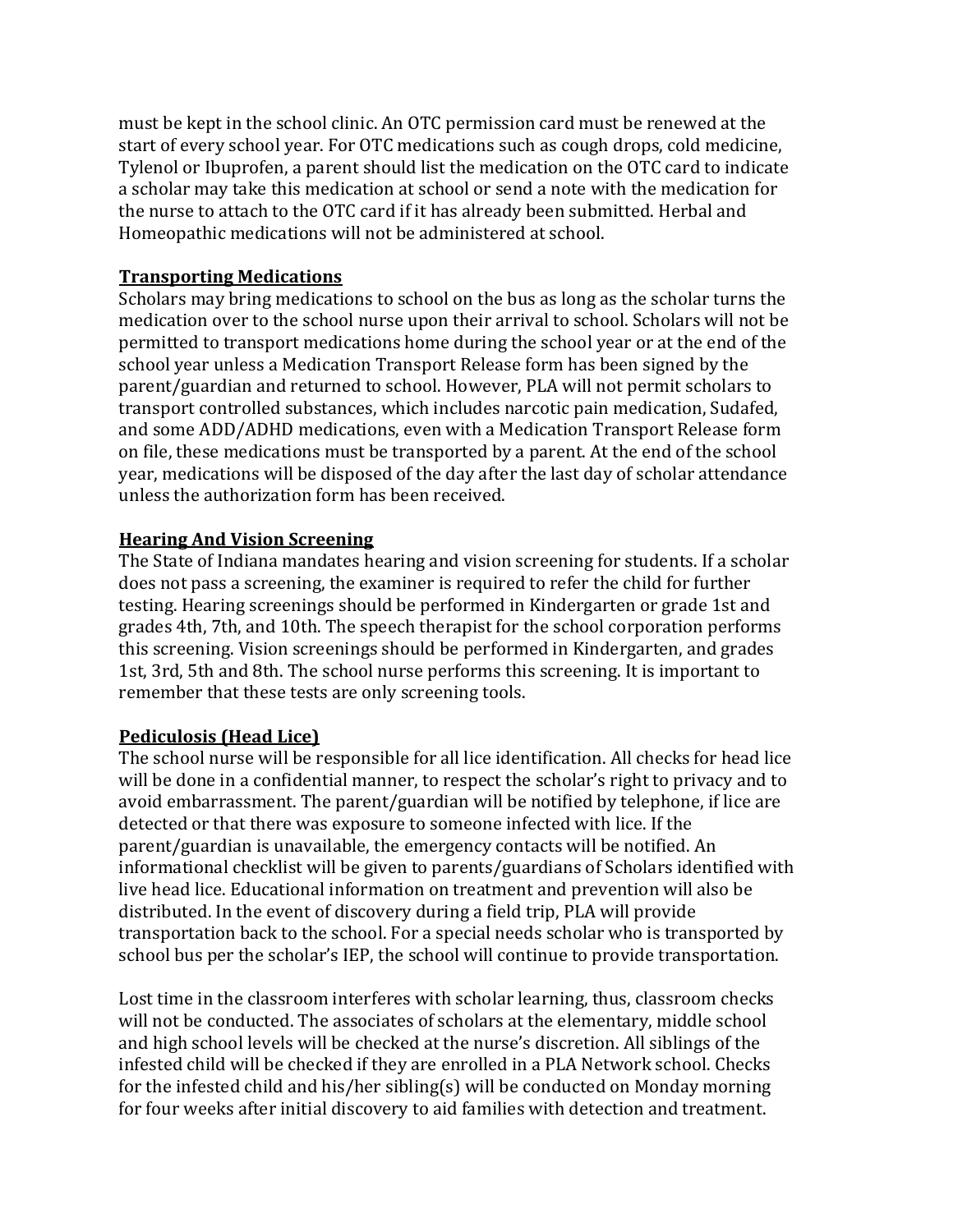#### **E. Academics**

#### **Grades And Grading**

Grades are an evaluation of what a scholar has learned. They become a part of the scholar's permanent school record. Report cards will be issued on the Wednesday following the end of a grading period and are available for viewing every nine weeks. Teachers are always happy to talk with parents about the work of their child. Parents should feel free to call the teacher or team to set up an appointment to discuss their child's academic progress. Scholar grades can be monitored daily by parents and Scholars through Harmony, a secure online scholar information system. If your child's grade performance becomes a concern after checking Harmony or receiving a report card, it would be an excellent time to call your child's teacher to request a conference to discuss the problem. If a scholar receives an "I" on his/her report card, it indicates an "Incomplete". It is the scholar's responsibility to see his/her teachers for make-up work. For scholars enrolling or withdrawing other than at the beginning or end of a grading period, grades or marks will be assigned based on the number of days a scholar has been enrolled. In order to receive a letter grade, a scholar must be enrolled for at least twenty-five days of the grading period. If enrolled for fifteen to twenty days, a scholar may receive pass/fail marks. Anyone under fifteen days shall not receive grades for the grading period.

The PLA Network has established the following grade scales. The special area subjects include: art, music, physical education, media, and technology.

|              | <b>Subject Achievement Scale</b> |       |                | Special Area Grading Codes | Value |
|--------------|----------------------------------|-------|----------------|----------------------------|-------|
|              | $A+98-100\%$ C+                  |       | 78-79%         | $E = Exemplary$            | 95    |
|              | A 93-97% C                       |       | $73 - 77\%$    | $S = Satisfactory$         | 85    |
|              | A- $90-92\%$ C-                  |       | $70 - 72\%$    | $P =$ Progressing          | 75    |
|              | $B+88-89\%$                      | $D+$  | $68-69\%$      | $U =$ Unsatisfactory       | 65    |
| <sub>R</sub> | 83-87%                           | D     | $63 - 67\%$    |                            |       |
|              | $B-80-82\%$                      | $D$ - | $60 - 62\%$    |                            |       |
|              |                                  | F     | $59\%$ & below |                            |       |

 $I = Incomplete$ 

Grade K-2: Letter grades of A, B, C, D, and F are given in Reading, Spelling, English, and Math. E, S, P and U are given for all other areas. A grade of 'I' (Incomplete) may be assigned for a scholar who has not completed required work for a subject and has been given a time extension by a teacher. A grade of 'I' will be changed to a letter grade at the next grading period depending on the scholar's completion of the required work. Any modification in grades will be noted in the comment field.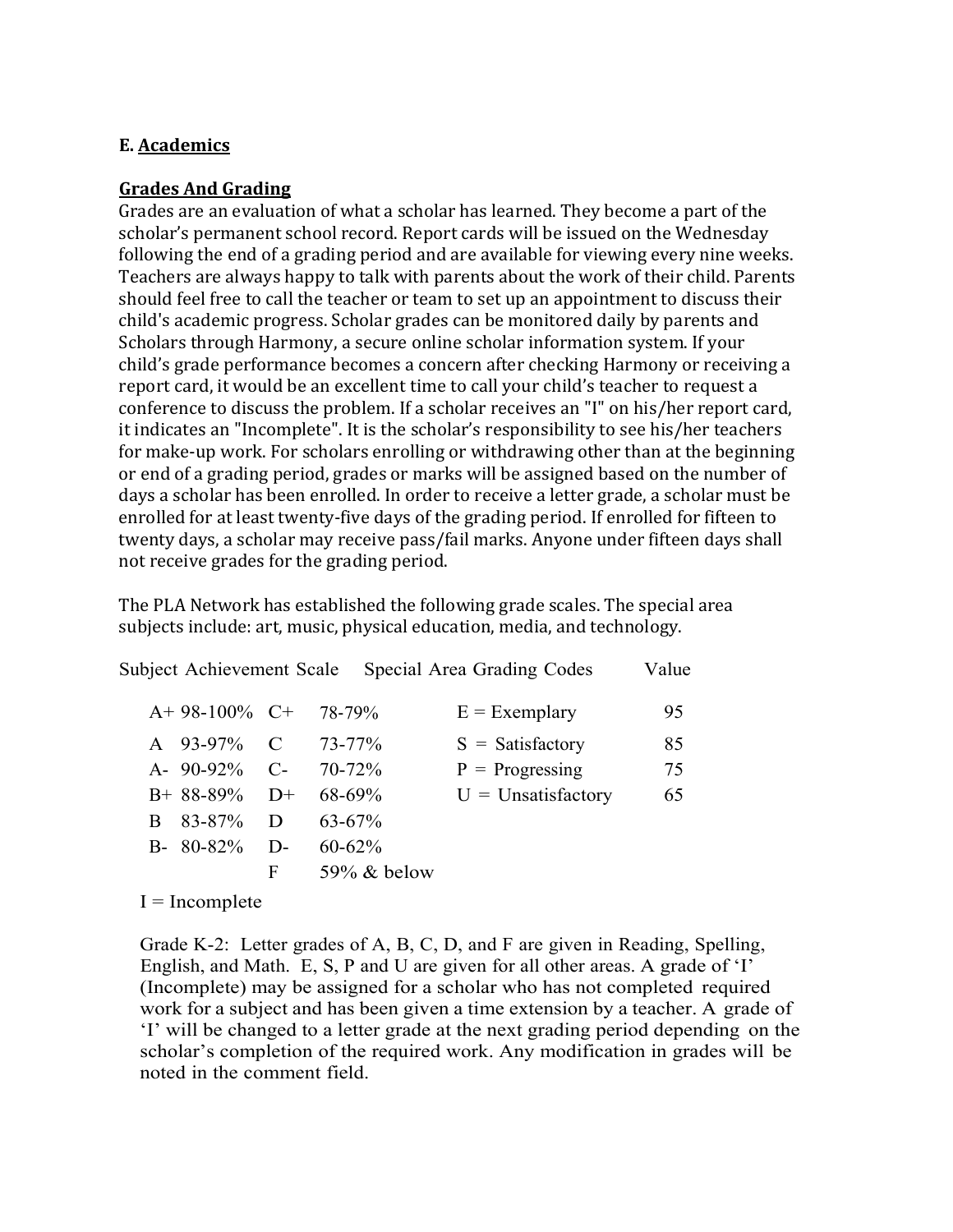#### **Honor Roll**

An Honor Roll is published for K-6th grade scholars at the end of every grading period. To be on the Honor Roll a scholar must receive all A's and B's (no grade lower than  $B +$ ). A grade of 'P' or 'U' in the 'Specials' disqualifies a scholar from the Honor Roll. A scholar who receives all A's will be designated on the Honor Roll with an asterisk.

#### **Homework**

Homework is a planned activity that the teacher asks children to do outside of class hours. The homework activity will reinforce the classroom experience. At PLA we believe that homework assignments should take into consideration the fact that the scholar has a home life that is an important part of his/her total development.

Grades K - 1 homework will probably consist of reinforcement and drill activities. Grades 2 and 3 should not be assigned to do more than 30 minutes of homework per day. Grades 4 and 5 should not be assigned to do more than 1 hour of homework per day. Work not completed during the school day may have to be completed at home. A scholar will not be excluded from art, music, or physical education classes because of unfinished class work.

# **Midterm Grade Reports**

Midterm grades/reports are available online mid-grading quarter for all third and fourth grade students during the second, third and fourth quarters. Report cards are distributed at the end of each quarter and semester. Throughout grading periods, parents or guardians should communicate with their children about grades and review homework, class work, and test papers. These three indicators are good measures of how your child is doing. If you feel that a conference to discuss your child's progress is needed, please call your child's teacher.

#### **Parent-Teacher Conferences**

While formal parent/teacher conferences take place in the fall, all teachers and staff are strongly encouraged to hold conferences with scholars and parents whenever it appears useful and appropriate. Because teachers are responsible for scholar groups throughout the day, it is best to pre-arrange conferences by scheduling an appointment.

#### **Special Education**

PLA believes in providing a free and appropriate public education (FAPE) to all scholars. FAPE mandates that school districts provide access to general education and specialized educational services. It also requires that children with disabilities receive support free of charge as is provided to non-disabled students. It also provides access to general education services for children with disabilities by encouraging that support and related services be provided to children in their general education settings as much as possible. PLA provides a variety of special education programs for Scholars identified as having a disability as defined by the Individuals with Disabilities Education Improvement Act (IDEIA). A scholar may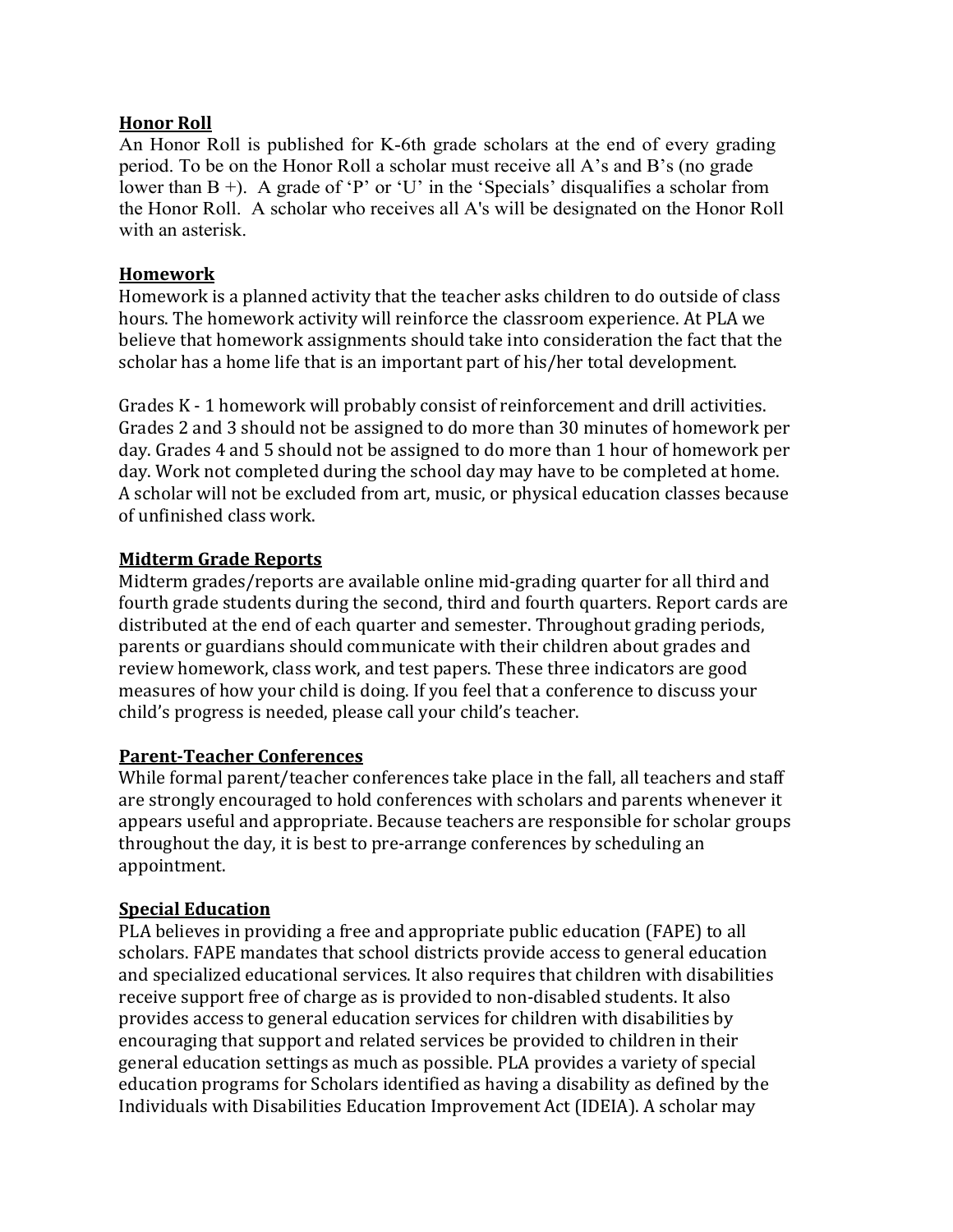receive special education services only through the proper evaluation and placement procedure. Parent/Guardian involvement in this procedure is required. More importantly, the school encourages the parent to be an active participant. A parent or guardian who believes his/her scholar may have a disability that interferes substantially with the scholar's ability to function properly in school should review the special education link on the school website and/or contact the Special Education Coordinator.

#### • **Educational Evaluations**

PLA staff members are charged with monitoring scholar academics and behavior to identify scholars who may need additional supports or interventions to achieve academic success. If a staff member notices a lack of improvement, the staff member may request a staffing for the scholar. In that instance, a staffing committee is formed and may consist of the school principal, and/or assistant principal, the teacher, school psychologist, special education coordinator, special education teachers, parents/guardians, and other involved professionals. The staffing committee will make recommendations appropriate for the scholar's needs.

#### • **Response To Intervention**

If a determination is made that a scholar needs additional supports, PLA will utilize its Response To Intervention Process (RTI) to determine the specific interventions needed by the scholar. In the RTI process, a struggling scholar is provided with increasingly intensive instruction in his or her area of academic weakness. The scholar's progress is monitored, and if there is no positive response or improvement, the scholar will be referred for testing to determine eligibility for special education services and what services the scholar needs to succeed.

#### • **Services Provided**

Scholars who are determined to be eligible for services, as a scholar with a specific learning disability will be provided services deemed appropriate as determined and recommended by the scholar's case conference committee. The recommendations may include a general interventional plan, a screening, or an educational evaluation that will be conducted according to IDEA/Article 7 regulations. Scholars who do not qualify for services under IDEA/Article 7 may be considered for Section 504 services under the Rehabilitation Act.

#### **Title I**

The purpose of Title I is to ensure that all children have a fair and equal opportunity to obtain a high-quality education and reach at a minimum, proficiency on challenging state academic achievement standards and assessments. Scholars who participate in the Title I Program are provided with intensified instruction in the Indiana Academic Standards through an interdisciplinary, thematic curriculum.

# **Title III**

Title III is specifically targeted to benefit Limited English Proficient (LEP) and Immigrant Students. The purpose is to help ensure that children who are LEP attain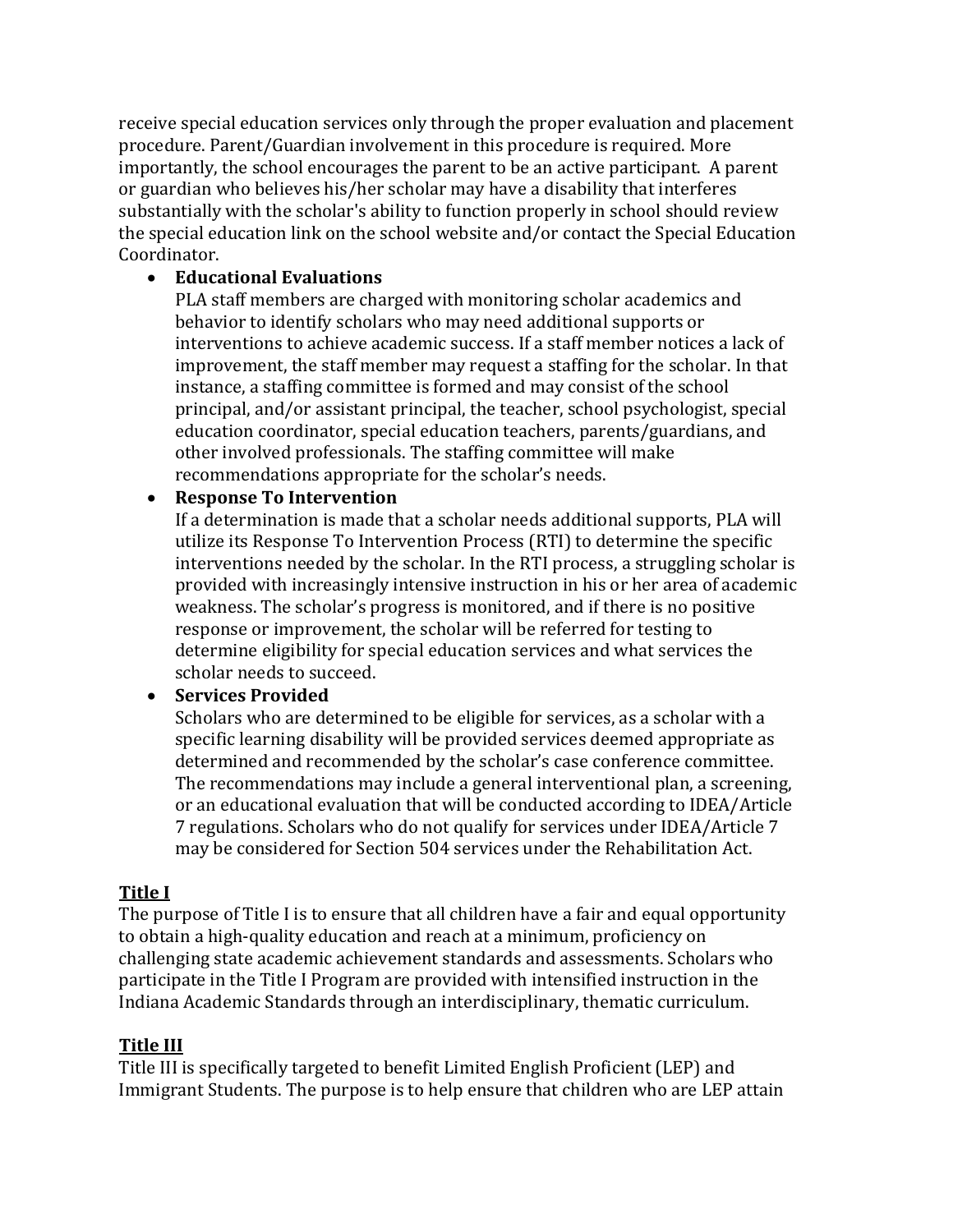English proficiency, develop high levels of academic attainment in English, and meet the same challenging State academic content and student academic achievement standards as all children are expected to meet.

Scholars identified as Limited English Proficient (LEP) and in need of placement in a language instruction educational program will be assessed for English proficiency using the Students Home Language Survey and scored on the level system according to Indiana's New English Language Proficiency Levels:

- Level 1: Scholars performing at this level of English language proficiency begin to demonstrate receptive or productive English skills. They are able to respond to simple communication tasks.
- Level 2: Scholars performing at this level of English language proficiency respond with increasing ease to more varied communication tasks.
- Level 3: Scholars performing at this level of English language proficiency tailor the English language skills they have been taught to meet their immediate communication and learning needs. They are able to understand and be understood in many basic social situations (while exhibiting many errors of convention) and need support in academic language.
- Level 4: Scholars performing at this level of English language proficiency combine the elements of the English language in complex, cognitively demanding situations and are able to use English as a means for learning in other academic areas, although some minor errors of conventions are still evident.
- Level 5: Scholars performing at this level of English language proficiency communicate effectively with various audiences on a wide range of familiar and new topics to meet social and academic demands. Scholars speak, understand, write, and comprehend English without difficulty and display academic achievement comparable to native English---speaking peers. To attain the English proficiency level of their native English-speaking peers, further linguistic enhancement and refinement are necessary.

The Language Instruction for Limited English Proficient and Immigrant Students program increases a child's English proficiency using small group instruction and modifications to classroom assignments. A child may participate in this program until he/she is reclassified as Level 5 or Fluent English Proficient (FEP) according to the State's exiting guidelines and it is determined that a language instruction educational program is no longer needed. This process may take several years. A parent/guardian has the right to remove his/her child from the program or decline services. However, if recommended, PLA feels that the child's participation in this program will most effectively increase his/her English proficiency and knowledge of the academic content. If a parent refuses services for eligible students those students must still participate in the State's annual assessment for English Learners until such time as they demonstrate proficiency.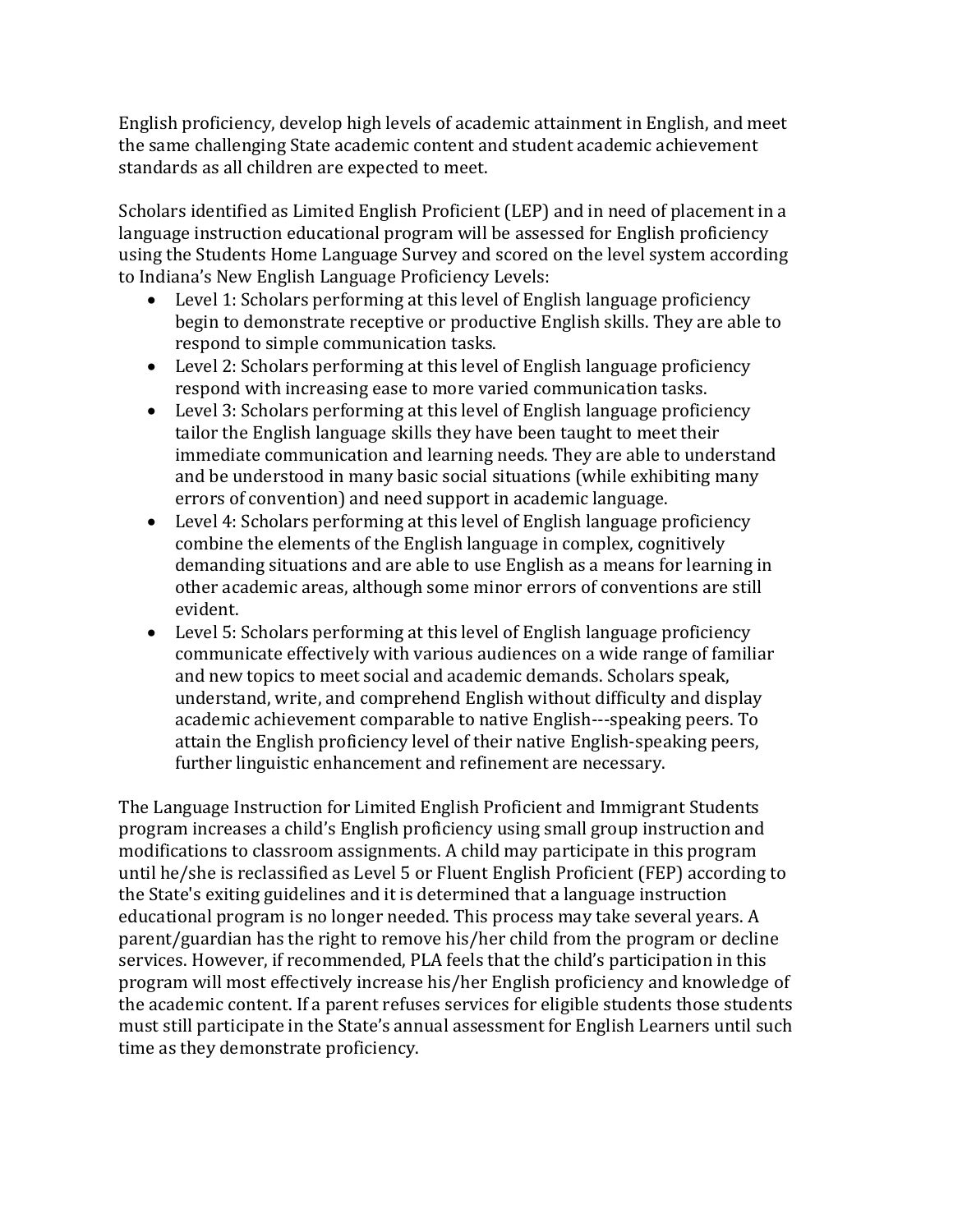#### **F. Discipline**

PLA places a high priority on maintaining an atmosphere of respect that is conducive to learning and is safe for all scholars, staff and guests. Scholars who engage in illegal, dangerous or disruptive behavior will be called upon to correct that behavior. Each scholar is a unique individual with unique personal, social, and educational needs. As a result, every disciplinary situation becomes unique in nature. Consequences for misbehavior provide the best learning value when matched to the unique scholar and unique situation. The odds of children learning from their mistakes increases dramatically when children see a reasonable connection between their behavior and the resulting consequence. At PLA we utilize a Behavior Management System that focuses on that connection and individualizes disciplinary measures. Because discipline is uniquely tailored to each individual scholar, please contact your scholar's school. Questions regarding discipline at your scholar's school should be directed to the Principal.

# **G. Complaint Procedures**

#### **Grievance Procedure**

Though the faculty and administration of the PLA Network make every effort to avoid problems, parents and Scholars will occasionally disagree with decisions that are made in regard to discipline or grades. In most cases, problems can be resolved when parents speak to the person who is directly responsible for decisions that have been made concerning a scholar. If the issue is not resolved after the initial communication with staff, the complaining party should contact the Principal. If a satisfactory resolution is still not achieved the complaining party should contact the Director of Human Resources, Michelle Reeves at humanresources@phalenacademies.org.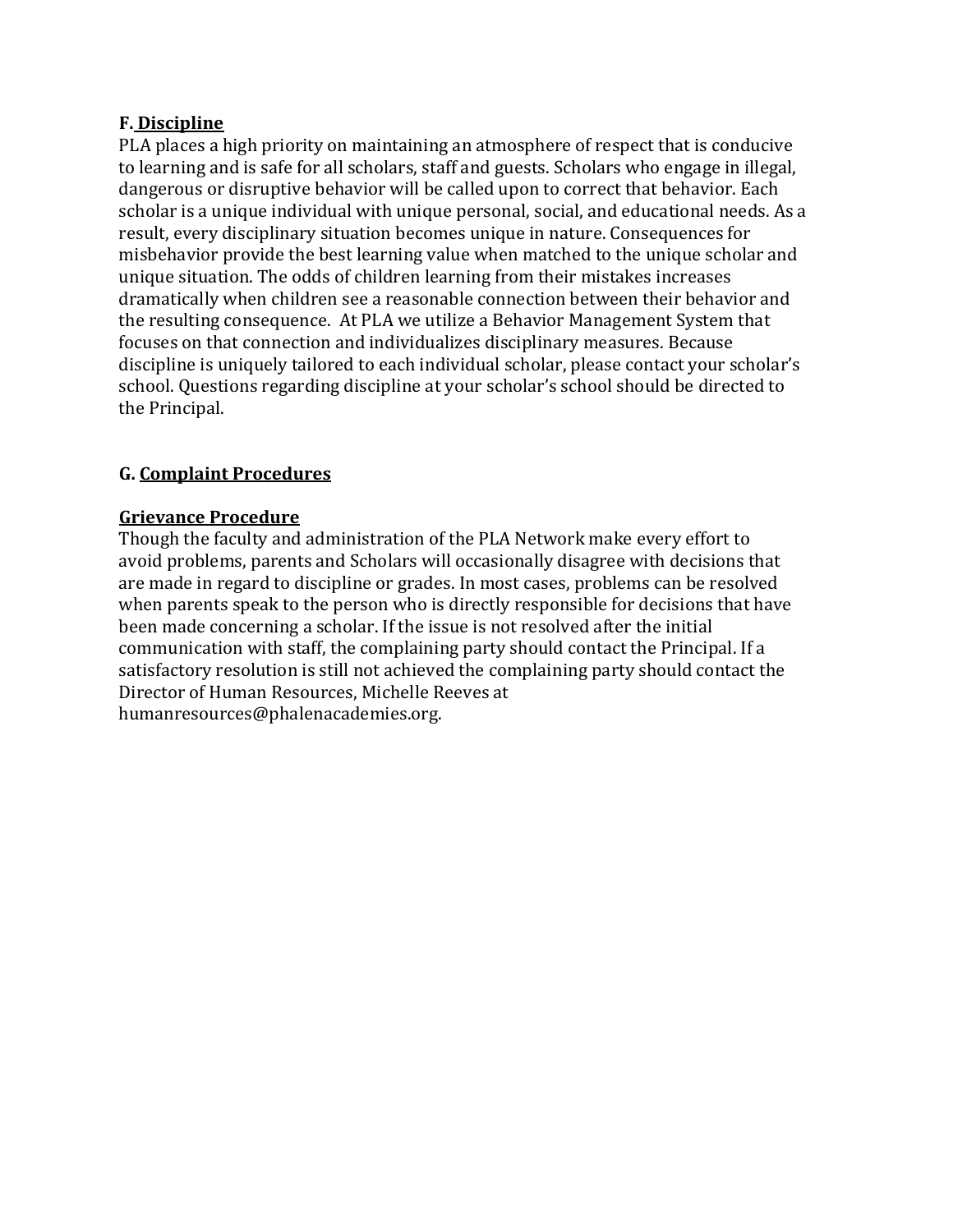#### **Appendix**

#### **Phalen Leadership Academy Network Notification of Rights under FERPA**

The Family Educational Rights and Privacy Act (FERPA) affords parents and students over 18 Years of age ("eligible students") certain rights with respect to the student's education records. They are:

The right to inspect and review the student's education record within 45 days of the day the School Corporation receives a request for access. Parents or eligible students should submit to the school principal [or appropriate school official] a written request that identifies the record(s) they wish to inspect. The principal will make arrangements for access and notify the parent or eligible student of the time and place where the records may be inspected.

The right to request the amendment of the student's education records that the parent or eligible student believes are inaccurate or misleading. Parents or eligible students may ask the School Corporation to amend a record that is believed to be inaccurate or misleading. Parents should write the school principal, clearly identify the part of the record for which an amendment is requested, and specify why it is inaccurate or misleading. If the School Corporation decides not to amend the record as requested by the parent or eligible student, the School Corporation will notify the parent or eligible student of the decision and advise them of their right to a hearing regarding the request for amendment. Additional information regarding the hearing procedures will be provided to the parent or eligible student when notified of the right to a hearing,

The right to consent to disclosures of personally identifiable information contained in the student's education records, except to the extent that FERPA authorizes disclosure without consent.

One exception that permits disclosure without consent is disclosure to school officials with legitimate educational interest. A school official is a person employed by the School Corporation as an administrator, supervisor, instructor, or support staff member (including health or medical staff and law enforcement unit personnel); a person serving on the School Board; a person or company with whom the School Corporation has contracted to perform a special task (such as an attorney, auditor, medical consultant, or therapist); or a parent or student serving on an official committee, such as a disciplinary or grievance committee, or assisting another school official in performing his or her tasks.

A school official has a legitimate educational interest if the official needs to review an education record in order to fulfill his or her professional responsibility.

Upon request, the School Corporation discloses educational records without consent to officials of another school corporation in which a student seeks or intends to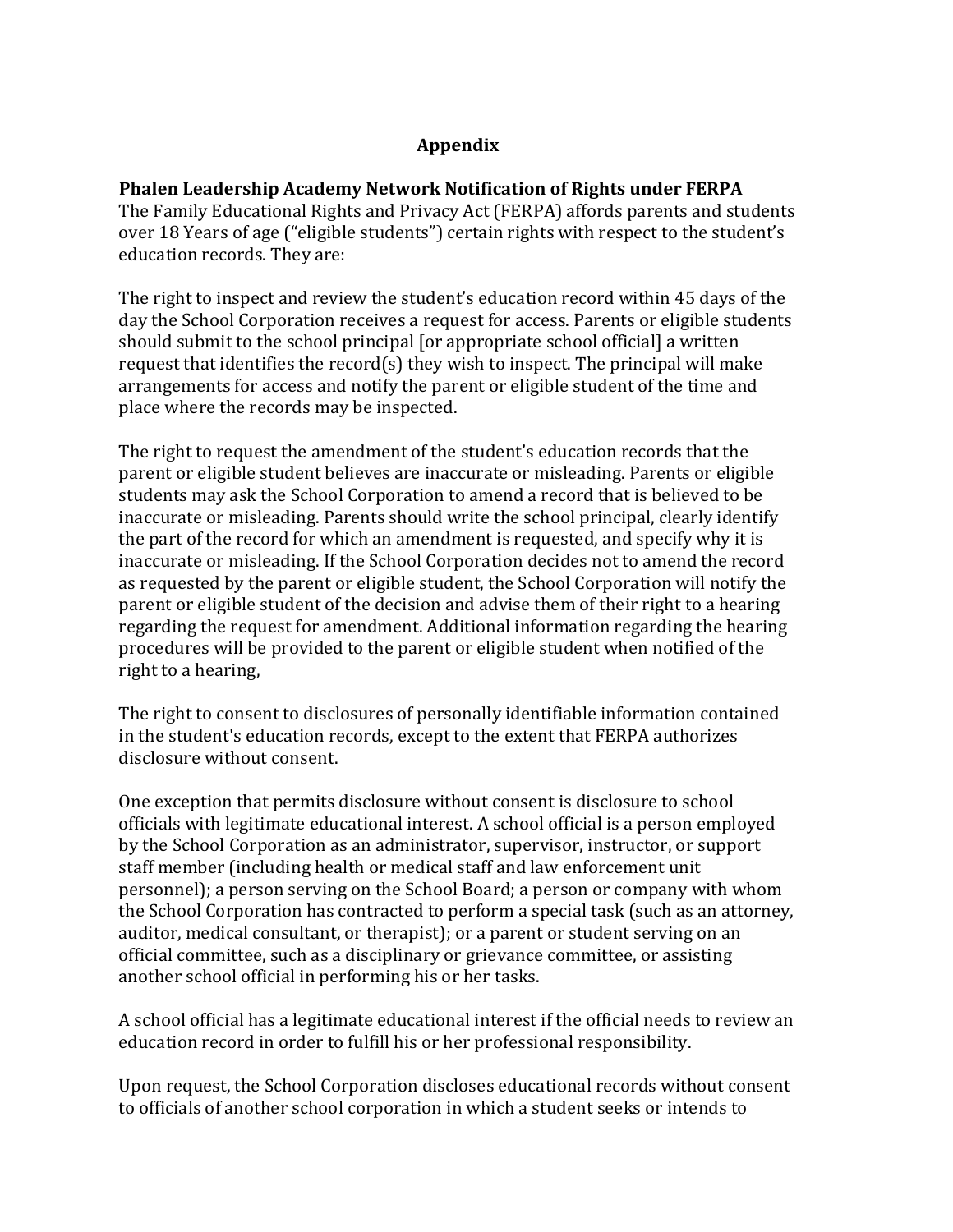enroll. [NOTE: FERPA requires a school corporation to make a reasonable attempt to notify the student of the records request unless it states in its annual notification that it intends to forward records on request.]

Where disclosure is to a state or local juvenile justice agency and relates to the ability of such agency to serve before adjudication the student whose records are being released and such agency receiving the information certifies in writing that the agency has agreed not to disclose it to a third party without the consent of the student's parent, guardian, or custodian. Such information may not be used to aid in the supervision of a delinquent child.

The right to file a complaint with the U.S. Department of Education concerning alleged failures by the School Corporation to comply with the requirements of FERPA. The name and address of the office that administers FERPA is:

Family Policy Compliance Office U.S. Department of Education 600 Independence Avenue, S.W. Washington, D.C. 20202-4605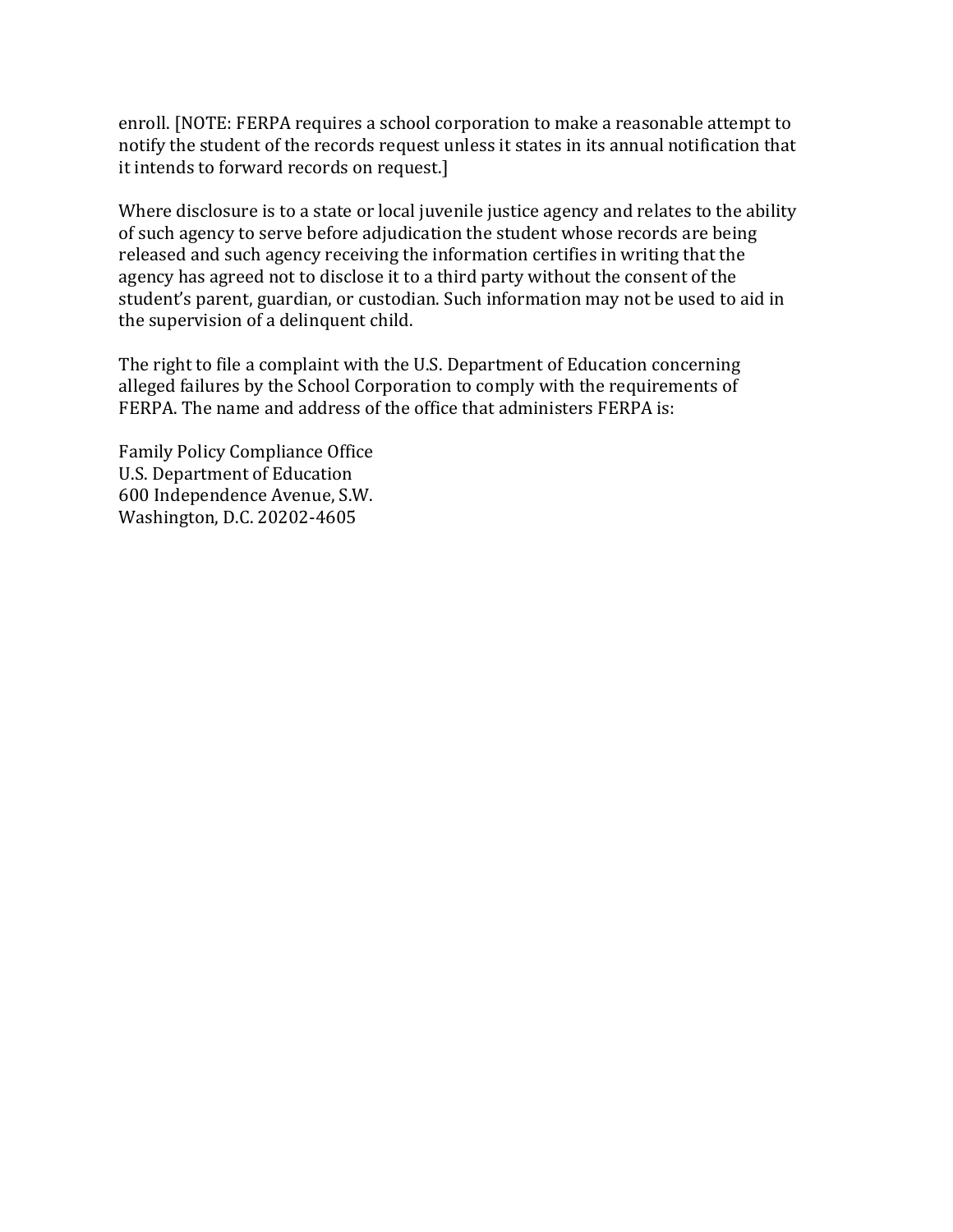#### FERPA Consent Form (Phalen Leadership Academies)

Family Educational Rights and Privacy Act (FERPA) The Family Educational Rights and Privacy Act (FERPA) is a Federal law that protects the privacy of student education records. The law applies to all schools that receive funds under an applicable program of the U.S. Department of Education. FERPA gives parents certain rights with respect to their children's education records.

The purpose of this form is to provide consent to the disclosure of the following information and/or records to Phalen Leadership Academy staff for an internal review of educational records.

- ¨ Birth Certificate or Guardianship Documents
- ¨ Immunization Records
- ¨ Technology Agreement
- ¨ School Messenger Consent
- ¨ Demographic Form
- ¨ Home Language Survey
- ¨ Family Involvement Pledge
- ¨ Emergency Contacts
- Updated Phone and Email Address

I, \_\_\_\_\_\_\_\_\_\_\_\_\_\_\_\_\_\_\_\_\_\_\_\_\_\_\_\_\_\_\_\_\_\_\_\_\_\_, (parent or guardian's name) do hereby grant permission to Phalen Leadership Staff members participating in the internal review to have full access to \_\_\_\_\_\_\_\_\_\_\_\_\_\_\_\_\_(Scholar's name) records.

Signature of Authorizing Adult

Relationship to Scholar (e.g. parent, grandparent, guardian, family friend)

Contact Information (email address or telephone number)

 $\mathcal{L}_\text{max}$  and  $\mathcal{L}_\text{max}$  and  $\mathcal{L}_\text{max}$ 

Date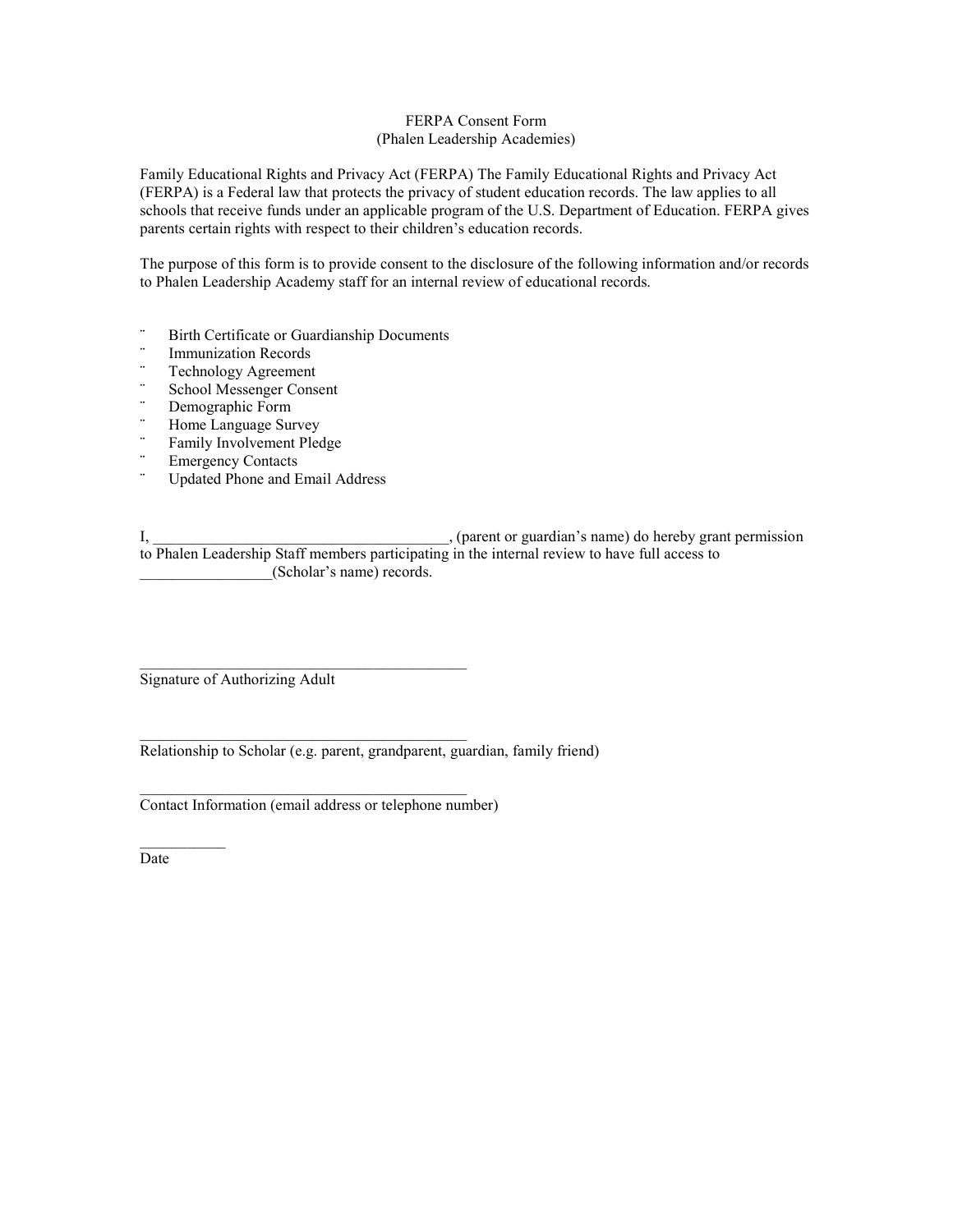#### **Visitor Procedure Guidelines**

#### **Purpose**

To aid PLA in maintaining a safe and academically effective school environment for scholars, staff, and the public, PLA has established uniform guidelines for granting and restricting access to school property and school events.

Although we wish for our schools to be open and friendly to our parents and patrons, our first priority is to the safety of our scholars and staff. Access to our schools during the school day shall be limited to visits necessary to conduct the business of operating a school and shall include:

#### **1. Deliveries:**

All PLA delivery personnel must check in at the building's main office and access to other parts of the building by means other than through the main office shall be attended by school personnel. All access points shall be attended during the duration of the delivery. Doors shall not be propped open by any means.

Anticipated deliveries shall include:

- a. Kitchen
- b. Office
- c. Custodial
- d. Others upon request
- 2. Visitors: Visits shall be limited to invited participants for a school related program such as:
	- a. Academic lectures
	- b. Convocations or Special Programs
	- c. Textbook and recreational book sales
	- d. Software demonstrations
	- e. Service Technicians
- 3. **Parents and Relatives:** Parents and other relatives may attend special luncheons or other events by school invitation only. The practice of "stopping by" for lunch is not allowed. Classroom visits by parents and other outside entities shall not occur except by invitation and approval by building leadership team.
- 4. **Volunteers:** Approved volunteers who assist in the classroom, library cafeteria, school events, etc. will be allowed into the building following all appropriate background checks. Volunteers and other visitors shall wear visitor badges with name, photograph, and location where they are to be within the facility (based upon the purchase of software services).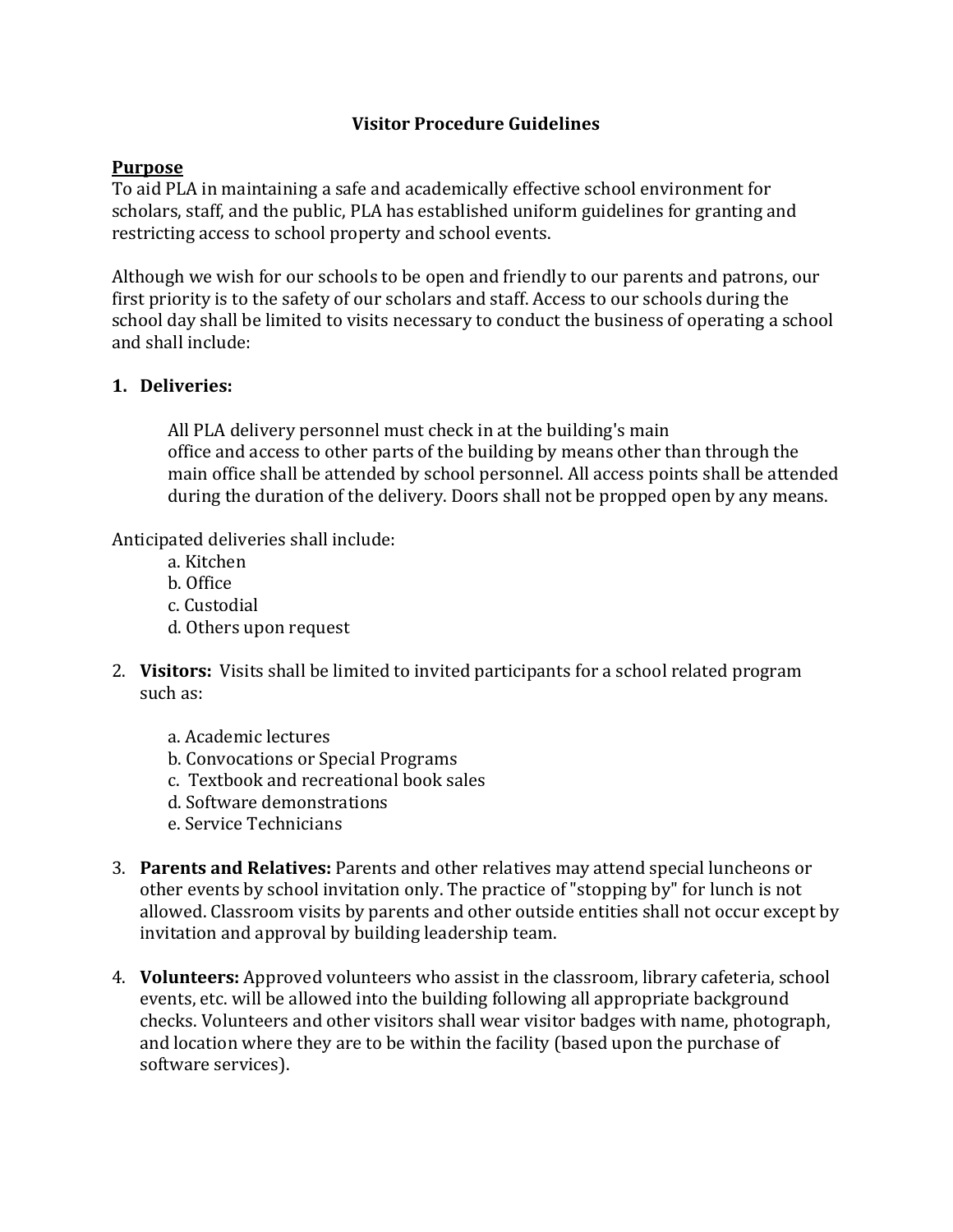#### **5. Field Trip Chaperones**

- 6. **School employees** are not to open the building or otherwise provide access for nonprofessional activities for friends, relatives, or other visitors for any reason. Using the facilities for purposes unrelated to school business shall in most cases be restricted to times other than business hours as per the building use policy. Use of facilities for these purposes requires application in writing through the building leadership team at least ten days prior to the event. A rental/utility charge and certificate of insurance may also be required. If school personnel are not present at the event to supervise and provide security, school personnel may be required to be present for cleaning, supervising, and/or securing the building before, during, and following the event and this may require additional charges to the renting group or person.
- 7. Persons or groups that are disruptive or otherwise do not follow the procedures and guidelines approved and provided by the school in verbal or written form during any visit to school property may be asked to leave the premises. If a person or group of persons refuses to leave the premises, law enforcement personnel may be contacted for assistance. If a person or group disrupts the safe, normal operation of the school in any manner, a letter may be written prohibiting them from accessing any school property.
- 8. No person shall open exterior doors to allow access to the building for anyone. After the start of the school day access to the building, other than by authorized personnel with keys, shall be through the PLA main entrance(s) of the building.
- 9. No person shall enter an extra-curricular event without obtaining a ticket (with the exception of school personnel assigned to the event or working in an associated capacity) and entering through the designated entrance. Persons entering the building or an event without following procedures may be asked to leave the event and may be banned from future events.
- 10. Scholars or school personnel allowing access to the building by opening exterior gates and doors may be subject to disciplinary measures.
- 11. Scholars or other persons that allow others access to events through unapproved means may be required to leave the event and may be banned from future events.